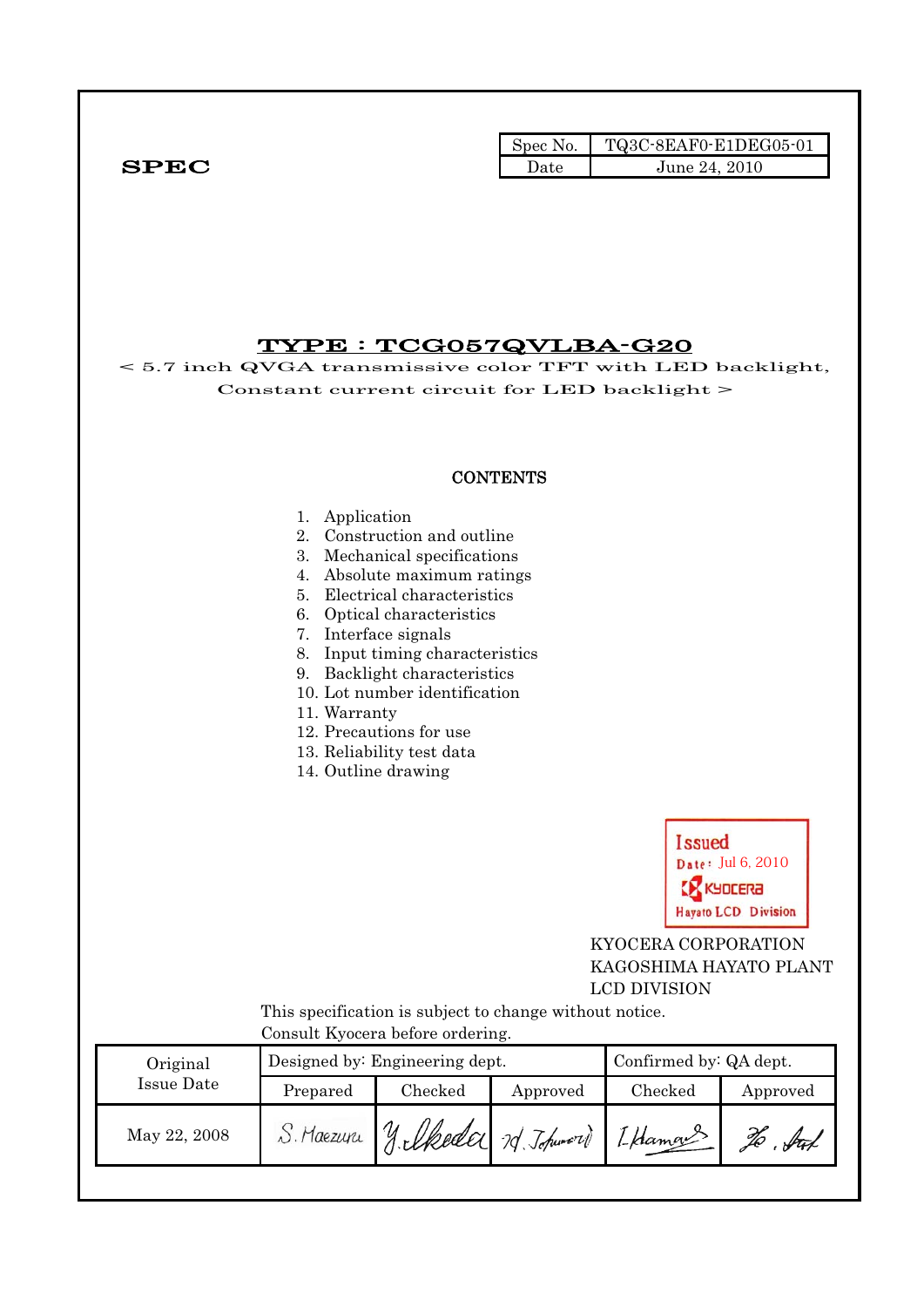| Spec No.              | Part No.        | Page |
|-----------------------|-----------------|------|
| TQ3C-8EAF0-E1DEG05-01 | TCG057QVLBA-G20 |      |

# Warning

- 1. This Kyocera LCD module has been specifically designed for use only in electronic devices and industrial machines in the area of audio control, office automation, industrial control home appliances, etc. The module should not be used in applications where the highest level of safety and reliability are required and module failure or malfunction of such module results in physical harm or loss of life, as well as enormous damage or loss. Such fields of applications include, without limitation, medical, aerospace, communications infrastructure, atomic energy control. Kyocera expressly disclaims any and all liability resulting in any way to the use of the module in such applications.
- 2. Customer agrees to indemnity, defend and hold Kyocera harmless from and against any and all actions, claims, damages, liabilities, awards, costs, and expenses, including legal expenses, resulting from or arising out of Customer's use, or sale for use, or Kyocera modules in applications.

# Caution

1. Kyocera shall have the right, which Customer hereby acknowledges, to immediately scrap or destroy tooling for Kyocera modules for which no Purchase Orders have been received from the Customer in a two-year period.

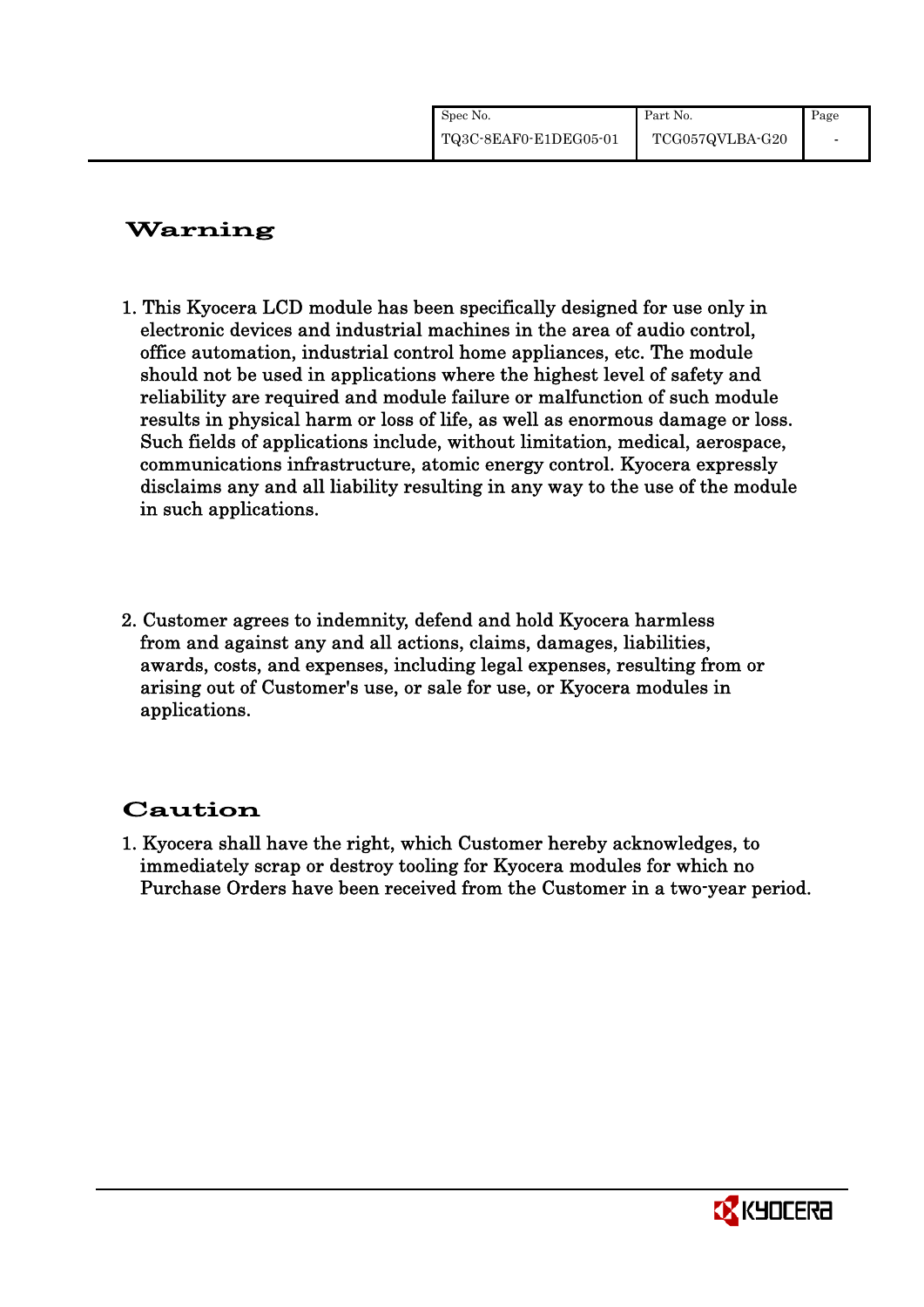|                 |               |            | Spec No.                                                             |                                      | Part No.                |          | Page |
|-----------------|---------------|------------|----------------------------------------------------------------------|--------------------------------------|-------------------------|----------|------|
|                 |               |            | TQ3C-8EAF0-E1DEG05-01                                                |                                      | TCG057QVLBA-G20         |          |      |
| Revision record |               |            |                                                                      |                                      |                         |          |      |
|                 | Date          |            | Designed by : Engineering dept.                                      |                                      | Confirmed by : QA dept. |          |      |
|                 |               | Prepared   | $\rm Checked$                                                        | Approved                             | ${\it Checked}$         | Approved |      |
|                 | Jun. 24, 2010 | S. Maezuru | y lkeder 14 Johnson Lkamans                                          |                                      |                         | To . fut |      |
| Rev.No.         | Date          | $\rm Page$ |                                                                      | $\label{eq:2} \textbf{Descriptions}$ |                         |          |      |
| 01              | Jun. 24, 2010 | $8\,$      | 8-1. Timing characteristics<br>$\sim$ Change "Vertical sync. Signal" |                                      | Set up time             |          |      |
|                 |               |            |                                                                      |                                      |                         |          |      |
|                 |               |            |                                                                      |                                      |                         |          |      |
|                 |               |            |                                                                      |                                      |                         |          |      |
|                 |               |            |                                                                      |                                      |                         |          |      |
|                 |               |            |                                                                      |                                      |                         |          |      |
|                 |               |            |                                                                      |                                      |                         |          |      |
|                 |               |            |                                                                      |                                      |                         |          |      |
|                 |               |            |                                                                      |                                      |                         |          |      |
|                 |               |            |                                                                      |                                      |                         |          |      |
|                 |               |            |                                                                      |                                      |                         |          |      |
|                 |               |            |                                                                      |                                      |                         |          |      |
|                 |               |            |                                                                      |                                      |                         |          |      |
|                 |               |            |                                                                      |                                      |                         |          |      |
|                 |               |            |                                                                      |                                      |                         |          |      |
|                 |               |            |                                                                      |                                      |                         |          |      |
|                 |               |            |                                                                      |                                      |                         |          |      |

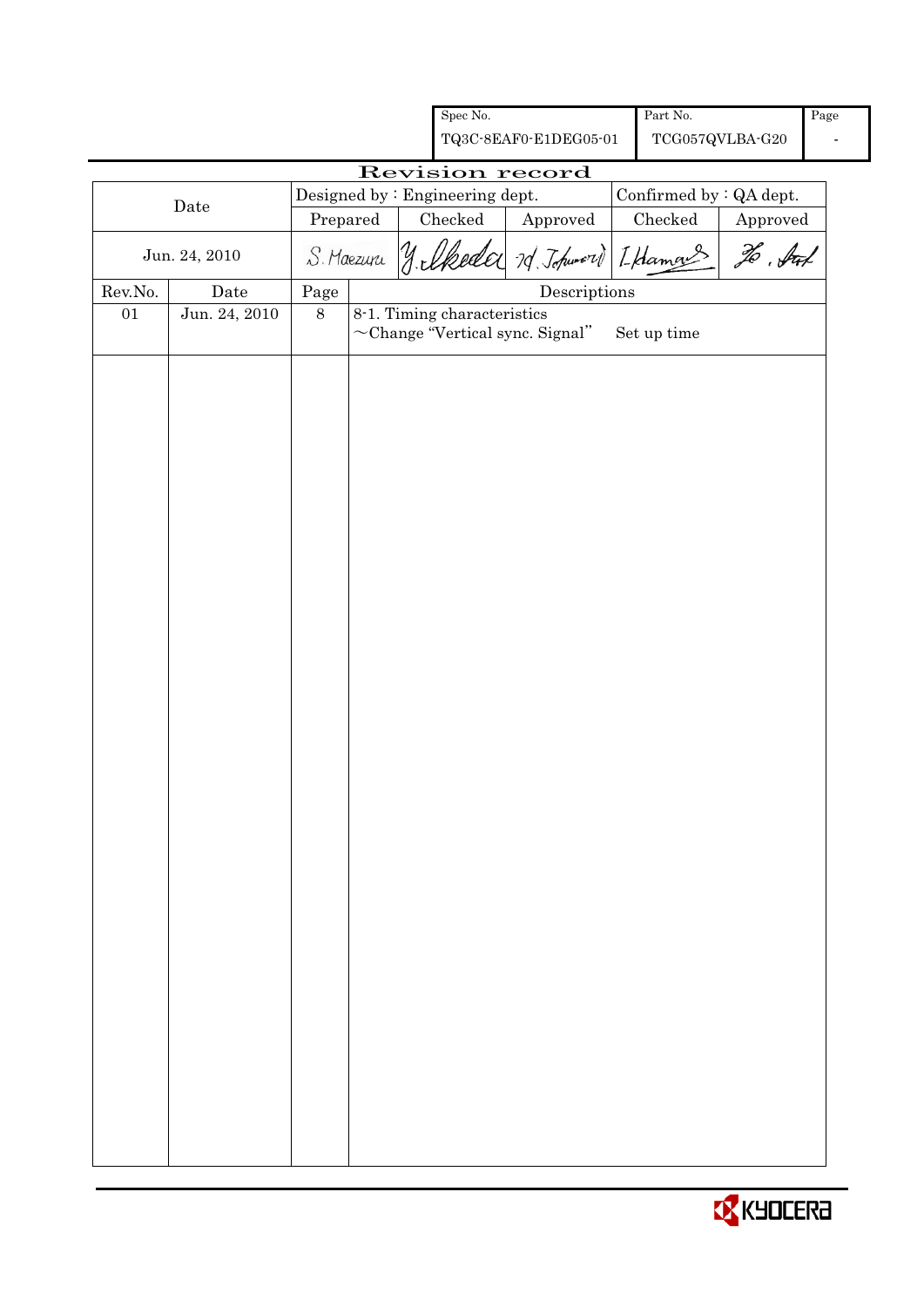# 1. Application

This document defines the specification of TCG057QVLBA-G20. (RoHS Compliant)

## 2. Construction and outline

| LCD.               | : Transmissive color dot matrix type TFT          |
|--------------------|---------------------------------------------------|
| Backlight system   | : LED                                             |
| Polarizer          | : Glare treatment                                 |
| Additional circuit | : Timing controller, Power supply $(3.3V)$ input) |
|                    | (with constant current circuit for LED Backlight) |

# 3. Mechanical specifications

| <b>Item</b>        | Specification                                                   | Unit |
|--------------------|-----------------------------------------------------------------|------|
| Outline dimensions | 127.2 (W) $\times$ 100.4 (H) $\times$ 5.7 (D)                   | mm   |
| Active area        | $115.2$ (W) $\times$ 86.4 (H)<br>(14.4cm / 5.7 inch (Diagonal)) | mm   |
| Dot format         | $320 \times (B,G,R)$ (W) $\times 240$ (H)                       | dot  |
| Dot pitch          | $0.12 \text{ (W)} \times 0.36 \text{ (H)}$                      | mm   |
| *1<br>Base color   | Normally White                                                  |      |
| Mass               | 110                                                             | g    |

\*1 Due to the characteristics of the LCD material, the color varies with environmental temperature.

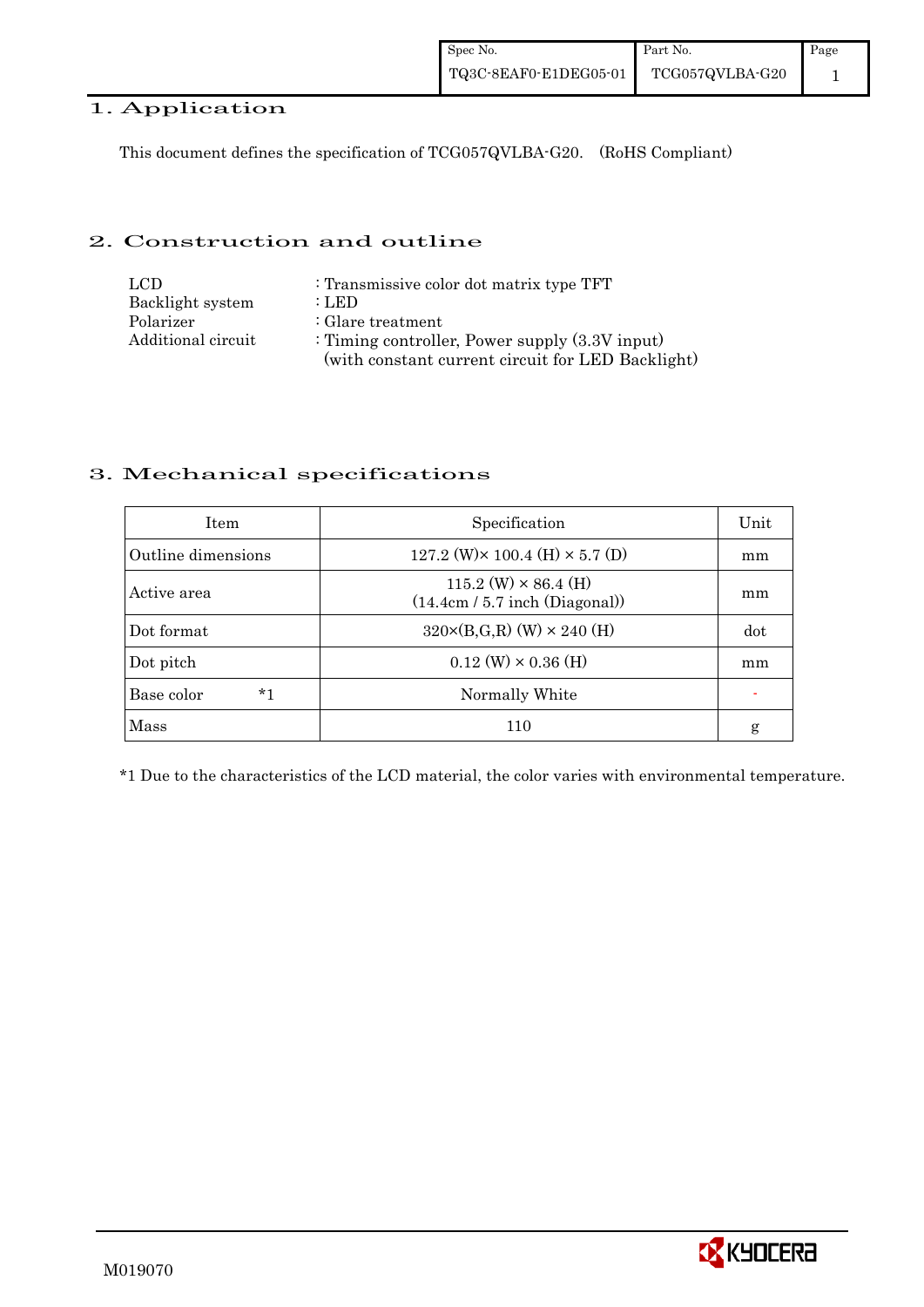### 4. Absolute maximum ratings

4-1. Electrical absolute maximum ratings

| Item                         | Symbol        | Min.   | Max. | Unit |
|------------------------------|---------------|--------|------|------|
| Supply voltage for logic     | $\rm V_{DD}$  |        | 4.0  |      |
| $*1$<br>Input signal voltage | $\rm V_{IN}$  | $-0.3$ | 6.0  |      |
| Supply voltage for backlight | $\rm V_{IN}B$ |        | 6.0  |      |
| Backlight ON-OFF             | <b>BLEN</b>   |        | VinB |      |
| Brightness adjust voltage    | VBRT          |        | VinB |      |

\*1 Input signal : CK, R0 R5, G0 G5, B0 B5, HSYNC, VSYNC, ENAB, R/L, U/D

### 4-2. Environmental absolute maximum ratings

| Item                  |         | Symbol                   | Min.  | Max.    | Unit        |
|-----------------------|---------|--------------------------|-------|---------|-------------|
| Operating temperature | $*1$    | $_{\rm Top}$             | $-20$ | 70      | $\circ$ C   |
| Storage temperature   | $*$ ?   | T <sub>STO</sub>         | $-30$ | 80      | $^{\circ}C$ |
| Operating humidity    | $*_{3}$ | $H_{OP}$                 | 10    | $*_{4}$ | %RH         |
| Storage humidity      | $*3$    | $_{\mathrm{HSTO}}$       | 10    | $*_{4}$ | %RH         |
| Vibration             |         | $\overline{\phantom{a}}$ | $*5$  | $*5$    |             |
| Shock                 |         | $\overline{\phantom{0}}$ | $*6$  | $*6$    |             |

\*1 Operating temperature means a temperature which operation shall be guaranteed. Since display performance is evaluated at 25°C, another temperature range should be confirmed.

\*2 Temp. =  $-30^{\circ}$ C 48h, Temp. =  $80^{\circ}$ C 168h

 Store LCD panels at normal temperature/humidity. Keep them free from vibration and shock. An LCD panel that is kept at a low or a high temperature for a long time can be defective due to other conditions, even if the low or high temperature satisfies the standard. (Please refer to "Precautions for Use" for details.)

- \*3 Non-condensing
- \*4 Temp. 40°C, 85%RH Max.
	- Temp. 40°C, Absolute humidity shall be less than 85%RH at 40°C.

\*5

| Frequency       | 55 Hz<br>10   | Acceleration value            |
|-----------------|---------------|-------------------------------|
| Vibration width | $0.15$ mm     | $(0.3 \quad 9 \text{ m/s}^2)$ |
| Interval        | $10-55-10$ Hz | minutes                       |

 2 hours in each direction X, Y, Z (6 hours total) EIAJ ED-2531

\*6 Acceleration: 490 m/s2, Pulse width: 11 ms

3 times in each direction:  $\pm X$ ,  $\pm Y$ ,  $\pm Z$ 

EIAJ ED-2531

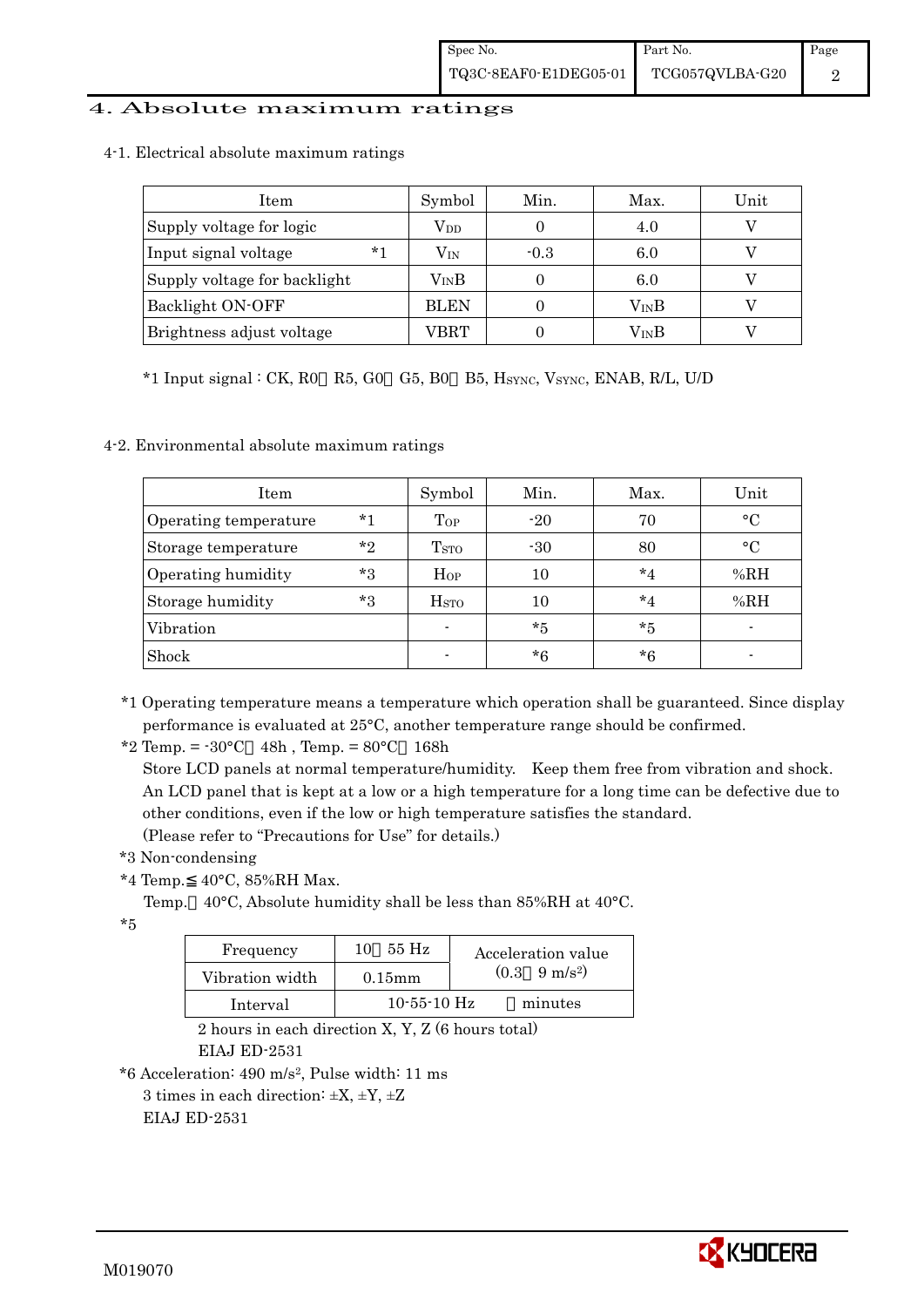| Spec No.              | Part No.        | Page |
|-----------------------|-----------------|------|
| TQ3C-8EAF0-E1DEG05-01 | TCG057QVLBA-G20 |      |

# 5. Electrical characteristics

|                                 |               |                |                          |      | Temp. $= -20$      | $70^{\circ}$ C |
|---------------------------------|---------------|----------------|--------------------------|------|--------------------|----------------|
| Item                            | Symbol        | Condition      | Min.                     | Typ. | Max.               | Unit           |
| Supply voltage for logic *1     | $\rm V_{DD}$  | $\blacksquare$ | 3.0                      | 3.3  | 3.6                | V              |
| Current consumption for logic   | $_{\rm{LDD}}$ | $*_{2}$        | $\blacksquare$           | 60   | 80                 | mA             |
| Permissive input ripple voltage | $\rm V_{RP}$  | $\blacksquare$ | $\overline{\phantom{0}}$ |      | 100                | $mVp-p$        |
|                                 | $\rm V_{II}$  | "Low" level    | $\Omega$                 |      | 0.3V <sub>DD</sub> | V              |
| Input signal voltage *3         | $\rm V_{IH}$  | "High" level   | 0.7V <sub>DD</sub>       |      | $\rm V_{DD}$       |                |

\*1 VDD-turn-on conditions



#### \*2 Display pattern:



|                           | $\overline{\phantom{a}}$ |                  |
|---------------------------|--------------------------|------------------|
|                           | 123 456 789              | 958 959 960(dot) |
| 1                         |                          |                  |
| $\overline{2}$            |                          |                  |
| 3                         |                          |                  |
| ٠<br>$\ddot{\phantom{a}}$ |                          |                  |
| ٠<br>$\ddot{\phantom{a}}$ |                          |                  |
| ٠                         |                          |                  |
| $\bf 239$                 |                          |                  |
| $240\,$                   |                          |                  |
| (dot)                     |                          |                  |
|                           |                          |                  |

\*3 Input signal : CK, R0 R5, G0 G5, B0 B5, HSYNC, VSYNC, ENAB, R/L, U/D

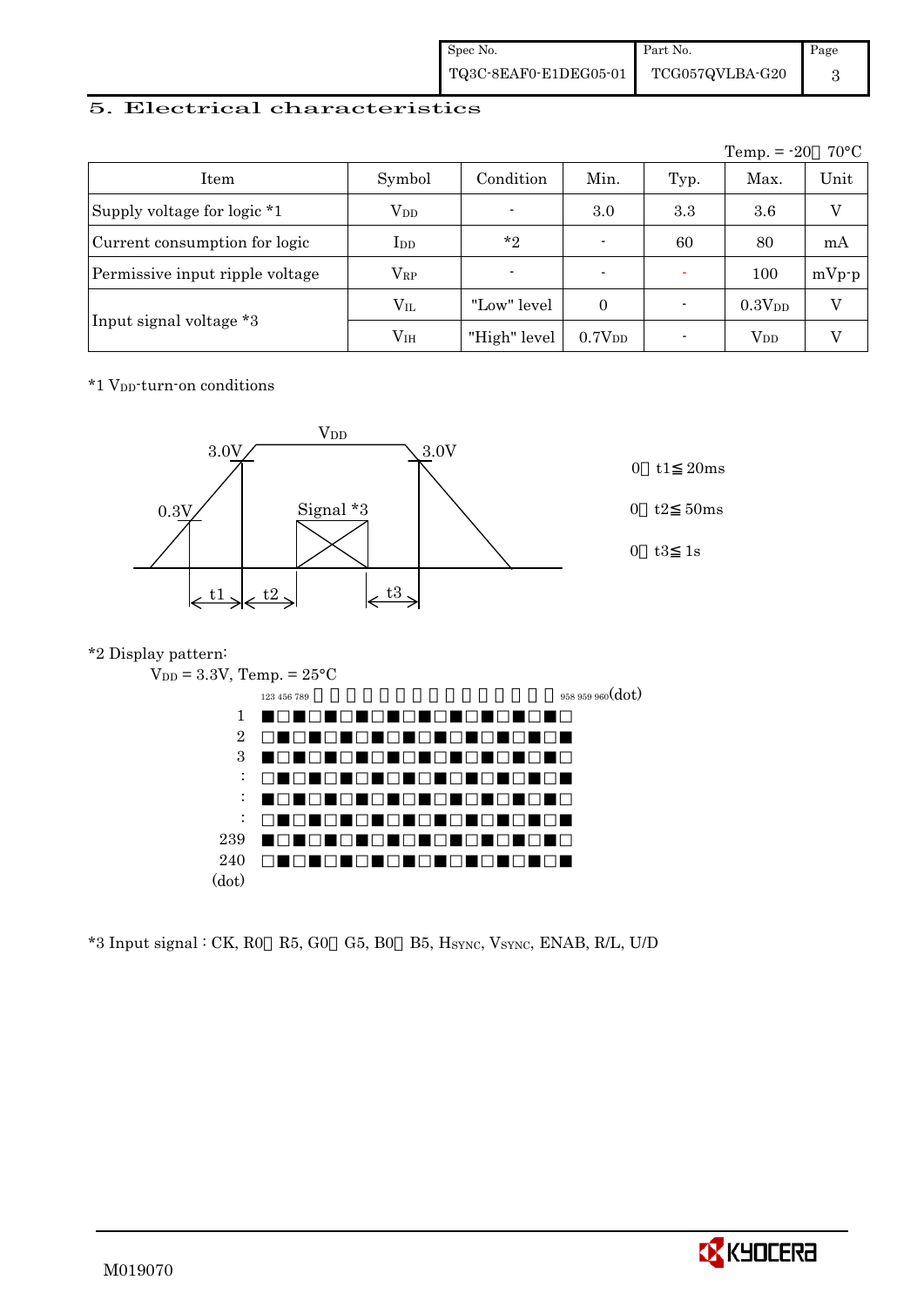Spec No. TQ3C-8EAF0-E1DEG05-01 Part No.

TCG057QVLBA-G20

Page 4

# 6. Optical characteristics

Measuring spot =  $6.0$ mm, Temp. =  $25^{\circ}$ C

| Item                                  |             | Symbol       | Condition           | Min.                     | Typ. | Max.           | Unit                     |
|---------------------------------------|-------------|--------------|---------------------|--------------------------|------|----------------|--------------------------|
|                                       | Rise        | $\tau_r$     | $=-0^{\circ}$       | $\overline{a}$           | 10   | $\blacksquare$ | ms                       |
| Response time                         | Down        | $\tau$ d     | $=0^{\circ}$<br>$=$ | ÷,                       | 25   |                | ms                       |
|                                       |             | <b>UPPER</b> |                     |                          | 80   |                |                          |
| Viewing angle range<br>View direction |             | <b>LOWER</b> | CR                  |                          | 80   | $\blacksquare$ | deg.                     |
| $: 12$ o'clock                        |             | <b>LEFT</b>  | $\overline{5}$      | $\blacksquare$           | 80   |                |                          |
| (Gray inversion)                      |             | $\phi$ RIGHT |                     | $\overline{\phantom{a}}$ | 80   |                | deg.                     |
| Contrast ratio                        |             | CR           | $=$ =0 $^{\circ}$   | 300                      | 500  | $\blacksquare$ | $\overline{\phantom{a}}$ |
| <b>Brightness</b>                     |             | $\mathbf{L}$ | IF=15mA/Line        | 210                      | 300  |                | cd/m <sup>2</sup>        |
|                                       |             | $\mathbf X$  | $=$ =0 $^{\circ}$   | 0.57                     | 0.62 | $0.67\,$       |                          |
|                                       | Red         | y            |                     | 0.32                     | 0.37 | 0.42           |                          |
|                                       |             | $\mathbf X$  | $=$ = 0°            | 0.28                     | 0.33 | 0.38           |                          |
| Chromaticity                          | Green       | y            |                     | 0.54                     | 0.59 | 0.64           | $\overline{\phantom{a}}$ |
| coordinates                           | $\mathbf X$ |              | $=$ =0 $^{\circ}$   | 0.09                     | 0.14 | 0.19           |                          |
|                                       | Blue        | $\mathbf{y}$ |                     | 0.04                     | 0.09 | 0.14           |                          |
|                                       |             |              | $=0^{\circ}$<br>$=$ | 0.27                     | 0.32 | 0.37           |                          |
|                                       | White       | $\mathbf y$  |                     | 0.29                     | 0.34 | 0.39           |                          |

6-1. Definition of contrast ratio

CR(Contrast ratio) Brightness with all pixels "White"

Brightness with all pixels "Black"

## 6-2. Definition of response time



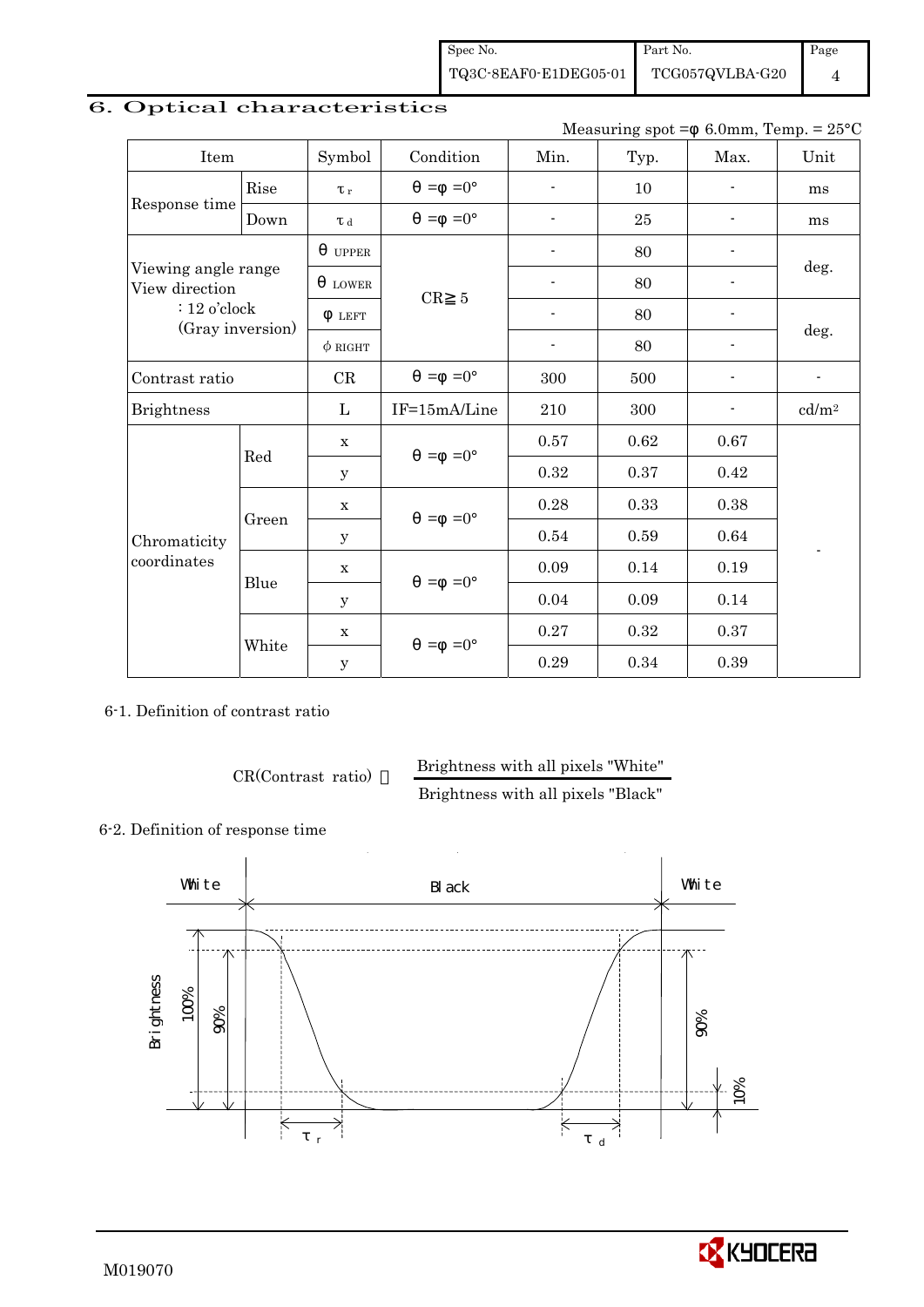

6-4. Brightness measuring points



1) Rating is defined on the average in the viewing area.

2) Measured 30 minutes after the LED is powered on. (Ambient temp. = 25°C)

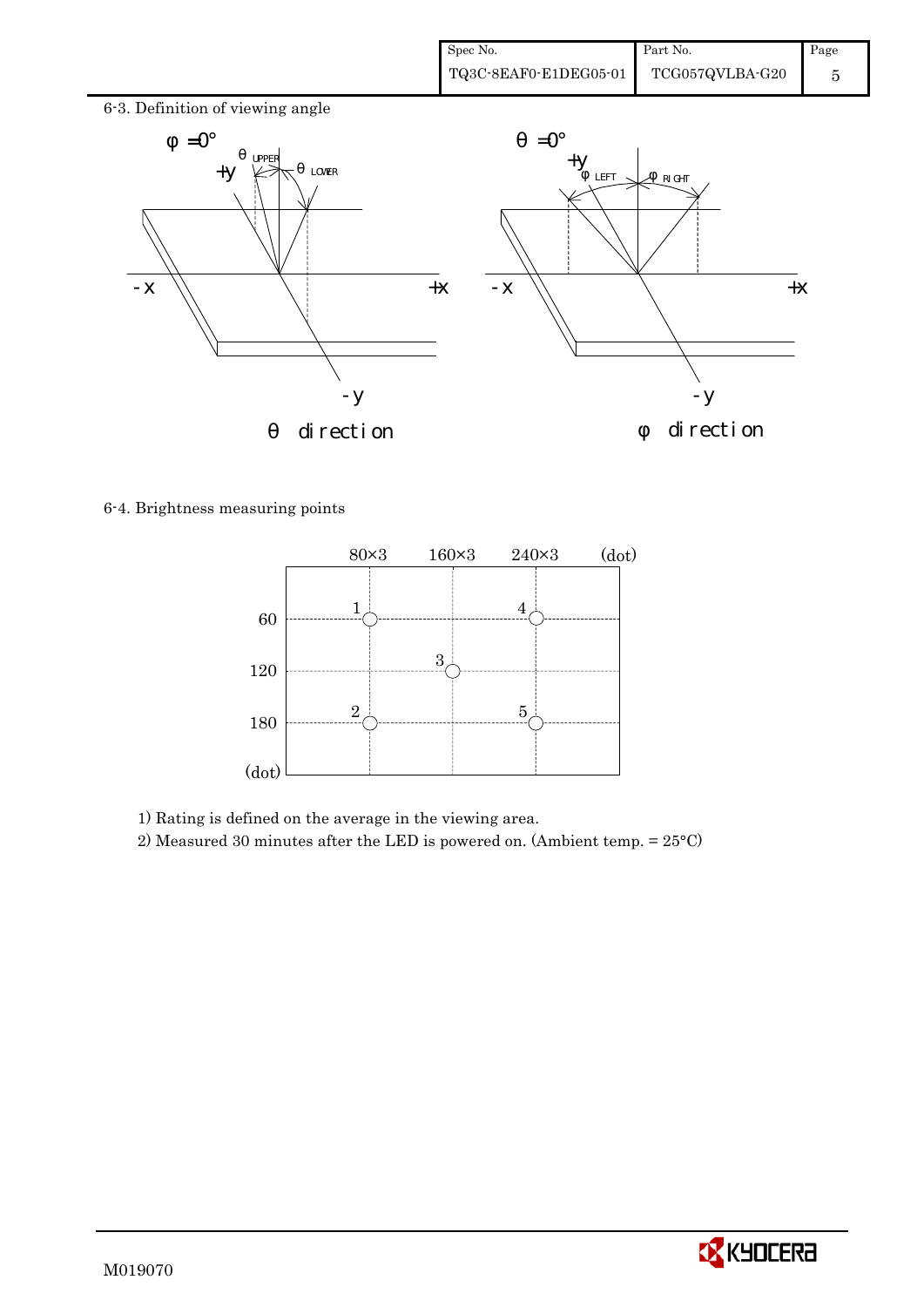# 7. Interface signals

| No.              | Symbol                   | Description                                                                                                                                    | I/O                      | Note    |
|------------------|--------------------------|------------------------------------------------------------------------------------------------------------------------------------------------|--------------------------|---------|
| $\mathbf 1$      | <b>GND</b>               | <b>GND</b>                                                                                                                                     |                          |         |
| $\overline{2}$   | CK                       | Clock signal for sampling each data signal                                                                                                     | $\rm I$                  |         |
| 3                | <b>H</b> <sub>SYNC</sub> | Horizontal synchronous signal (negative)                                                                                                       | $\mathbf I$              |         |
| $\overline{4}$   | <b>V</b> <sub>SYNC</sub> | Vertical synchronous signal (negative)                                                                                                         | $\bf I$                  |         |
| $\bf 5$          | <b>GND</b>               | <b>GND</b>                                                                                                                                     |                          |         |
| $6\phantom{.}6$  | R <sub>0</sub>           | RED data signal (LSB)                                                                                                                          | $\bf I$                  |         |
| $\bf 7$          | R1                       | RED data signal                                                                                                                                | $\mathbf I$              |         |
| $8\,$            | R2                       | RED data signal                                                                                                                                | $\mathbf I$              |         |
| $\boldsymbol{9}$ | R3                       | RED data signal                                                                                                                                | $\mathbf I$              |         |
| 10               | R <sub>4</sub>           | RED data signal                                                                                                                                | I                        |         |
| 11               | ${\it R5}$               | RED data signal (MSB)                                                                                                                          | $\mathbf I$              |         |
| 12               | <b>GND</b>               | <b>GND</b>                                                                                                                                     |                          |         |
| 13               | G <sub>0</sub>           | GREEN data signal (LSB)                                                                                                                        | $\rm I$                  |         |
| 14               | G <sub>1</sub>           | GREEN data signal                                                                                                                              | $\mathbf I$              |         |
| 15               | G <sub>2</sub>           | GREEN data signal                                                                                                                              | $\mathbf I$              |         |
| 16               | G <sub>3</sub>           | GREEN data signal                                                                                                                              | $\mathbf I$              |         |
| 17               | G <sub>4</sub>           | GREEN data signal                                                                                                                              | $\bf I$                  |         |
| 18               | G5                       | GREEN data signal (MSB)                                                                                                                        | $\bf I$                  |         |
| 19               | <b>GND</b>               | <b>GND</b>                                                                                                                                     | $\overline{a}$           |         |
| 20               | B <sub>0</sub>           | BLUE data signal (LSB)                                                                                                                         | $\bf I$                  |         |
| 21               | B1                       | BLUE data signal                                                                                                                               | $\mathbf I$              |         |
| 22               | B <sub>2</sub>           | BLUE data signal                                                                                                                               | $\mathbf I$              |         |
| 23               | B <sub>3</sub>           | BLUE data signal                                                                                                                               | I                        |         |
| 24               | B4                       | BLUE data signal                                                                                                                               | I                        |         |
| 25               | B <sub>5</sub>           | BLUE data signal (MSB)                                                                                                                         | I                        |         |
| 26               | <b>GND</b>               | <b>GND</b>                                                                                                                                     |                          |         |
| 27               | <b>ENAB</b>              | Signal to settle the horizontal display position (positive)                                                                                    | Ι                        | $*1$    |
| 28               | $V_{DD}$                 | 3.3V power supply                                                                                                                              | $\overline{a}$           |         |
| 29               | <b>V</b> <sub>DD</sub>   | 3.3V power supply                                                                                                                              |                          |         |
| 30               | $\rm R/L$                | Horizontal display mode select signal<br>$\mathbf{L} : \mathbf{Normal}$ , $\mathbf{H} : \mathbf{Left} \mathbin{/} \mathbf{Right}$ reverse mode | $\bf I$                  | $*_{2}$ |
| 31               | U/D                      | Vertical display mode select signal<br>H: Normal, L: Up / Down reverse mode                                                                    | Ι                        |         |
| 32               | NC                       | No connect                                                                                                                                     |                          |         |
| 33               | $V_{IN}B$                | Power supply for LED backlight                                                                                                                 |                          |         |
| 34               | $V_{IN}B$                | Power supply for LED backlight                                                                                                                 |                          |         |
| 35               | $V_{IN}B$                | Power supply for LED backlight                                                                                                                 | $\overline{\phantom{a}}$ |         |
| $36\,$           | <b>BLEN</b>              | Backlight ON-OFF (H:ON, L:OFF)                                                                                                                 |                          |         |
| 37               | <b>VBRT</b>              | Brightness adjust voltage                                                                                                                      |                          |         |
| $38\,$           | <b>GNDB</b>              | GND for LED backlight                                                                                                                          | $\overline{\phantom{0}}$ |         |
| 39               | <b>GNDB</b>              | GND for LED backlight                                                                                                                          | $\overline{\phantom{0}}$ |         |
| 40               | <b>GNDB</b>              | GND for LED backlight                                                                                                                          |                          |         |

 LCD connector IMSA-9681S-40A-GF (IRISO) Recommended matching FFC or FPC 0.5mm pitch

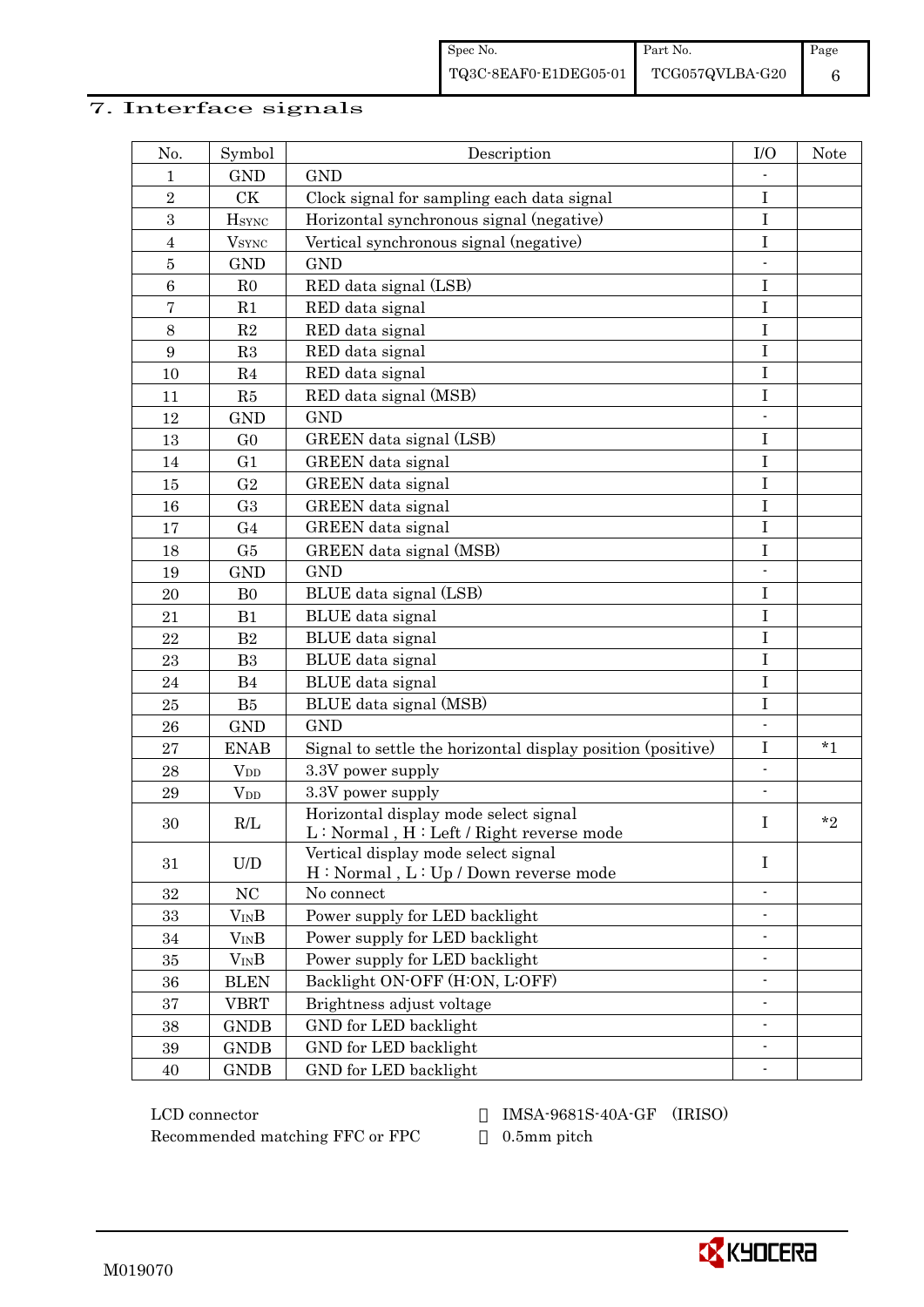| Spec No.              | Part No.        | Page |
|-----------------------|-----------------|------|
| TQ3C-8EAF0-E1DEG05-01 | TCG057QVLBA-G20 |      |

\*1 The horizontal display start timing is settled in accordance with a rising timing of ENAB signal. In case ENAB is fixed "Low", the horizontal start timing is determined. Don't keep ENAB "High" during operation.





\*2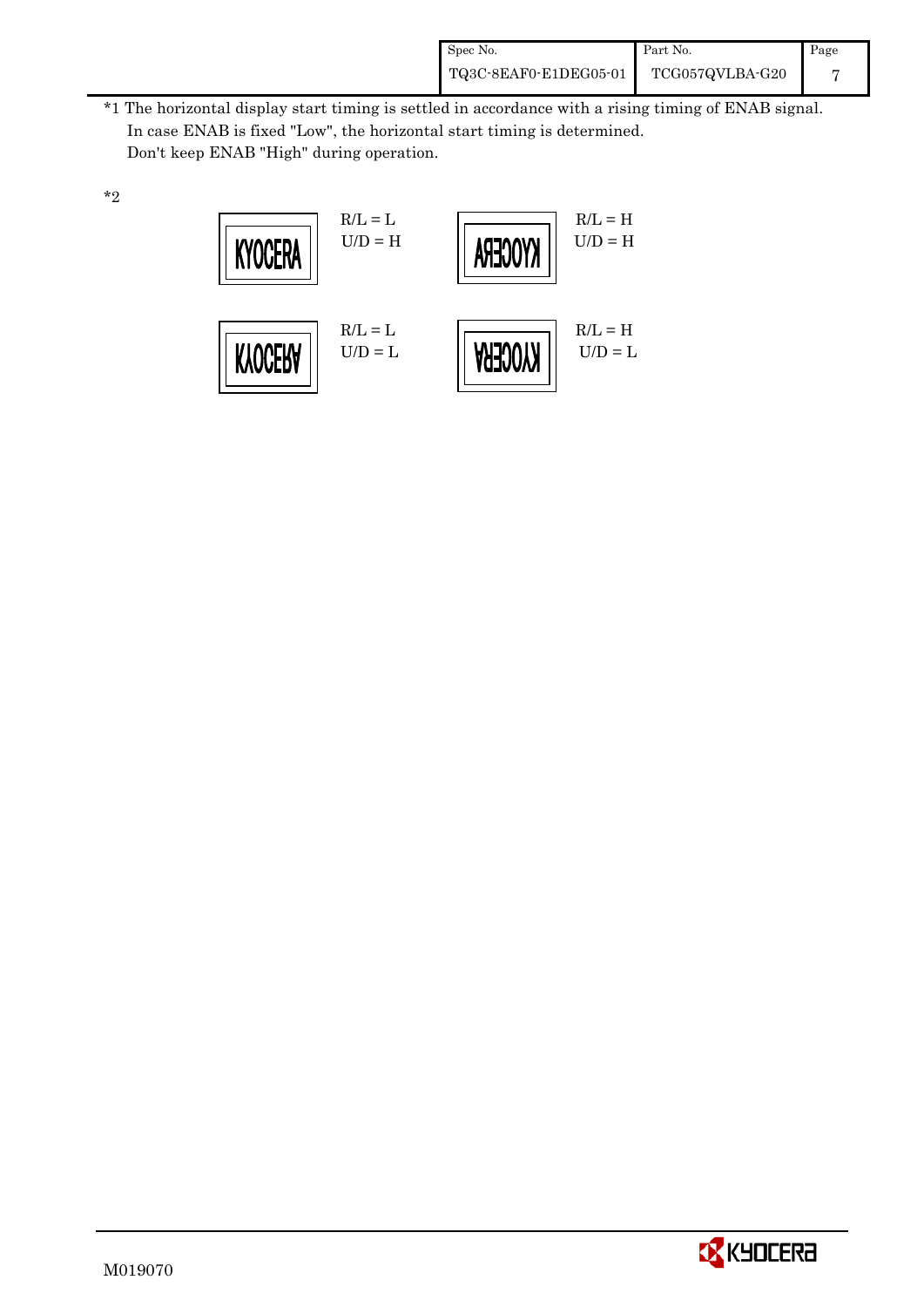### 8. Input timing characteristics

|                                        | Item                                 | Symbol     | Min.       | Typ. | Max. | Unit       | <b>Note</b> |
|----------------------------------------|--------------------------------------|------------|------------|------|------|------------|-------------|
| Clock                                  | Frequency                            | 1/Tc       |            | 6.3  | 7.0  | <b>MHz</b> |             |
|                                        | Duty ratio                           | Tch/Tc     | 40         | 50   | 60   | $\%$       |             |
| Data                                   | Set up time                          | Tds        | 12         |      |      | ns         |             |
|                                        | Hold time                            | Tdh        | 12         |      |      | ns         |             |
|                                        | Cycle                                | TH         | 50.0       | 63.6 |      | $\mu s$    |             |
|                                        |                                      |            | 360        | 400  | 450  | clock      |             |
| Horizontal sync.<br>signal             | Pulse width                          | THp        | 5          | 30   |      | clock      |             |
|                                        | Set up time                          | <b>THs</b> | 12         |      |      | ns         |             |
|                                        | Hold time                            | THh        | 12         |      |      | ns         |             |
|                                        | Cycle                                | TV         | 251        | 262  | 280  | line       |             |
| Vertical sync.                         | Pulse width                          | TVp        | 1          | 3    | 5    | line       |             |
| signal                                 | Set up time                          | <b>TVs</b> | $\sqrt{2}$ |      |      | clock      |             |
|                                        | Hold time                            | TVh        | 12         |      |      | ns         |             |
|                                        | Pulse width                          | TEp        |            | 320  |      | clock      |             |
| Enable signal<br>(ENAB                 | Set up time                          | TEs        | 12         |      |      | ns         |             |
|                                        | Hold time                            | TEh        | 12         |      |      | ns         |             |
| HSYNC · Enable signal phase difference |                                      | <b>THE</b> | 36         | 68   | 88   | clock      |             |
|                                        | Vertical sync. signal start position | <b>TVE</b> | $\sqrt{2}$ | 18   | 38   | line       |             |
| Horizontal display period              |                                      | THd        | 320        |      |      | clock      |             |
| Vertical display period                |                                      | TVd        |            | 240  |      | line       |             |

#### 8-1. Timing characteristics

\*When ENAB is fixed at "Low", the horizontal display starts from the data of C68 (clock) as shown in 8-3.

 \*When ENAB is fixed at "Low", the vertical sync. signal start position is 18 (line) as shown in 8-3. \*In case of lower frequency, the deterioration of the display quality, flicker etc., may occur.

8-2. Input Data Signals and Display position on the screen

| D1,DH1  | D2,DH1  | D3,DH1        | .                               | D320, DH1 |
|---------|---------|---------------|---------------------------------|-----------|
| D1, DH2 | D2, DH2 | <b>D3,DH2</b> |                                 |           |
|         |         |               |                                 |           |
|         |         |               |                                 |           |
|         |         |               | $\mathbf R$<br>$\mathbf G$<br>в |           |
|         |         |               |                                 |           |
|         |         |               |                                 |           |
|         |         |               |                                 |           |
|         |         |               |                                 |           |

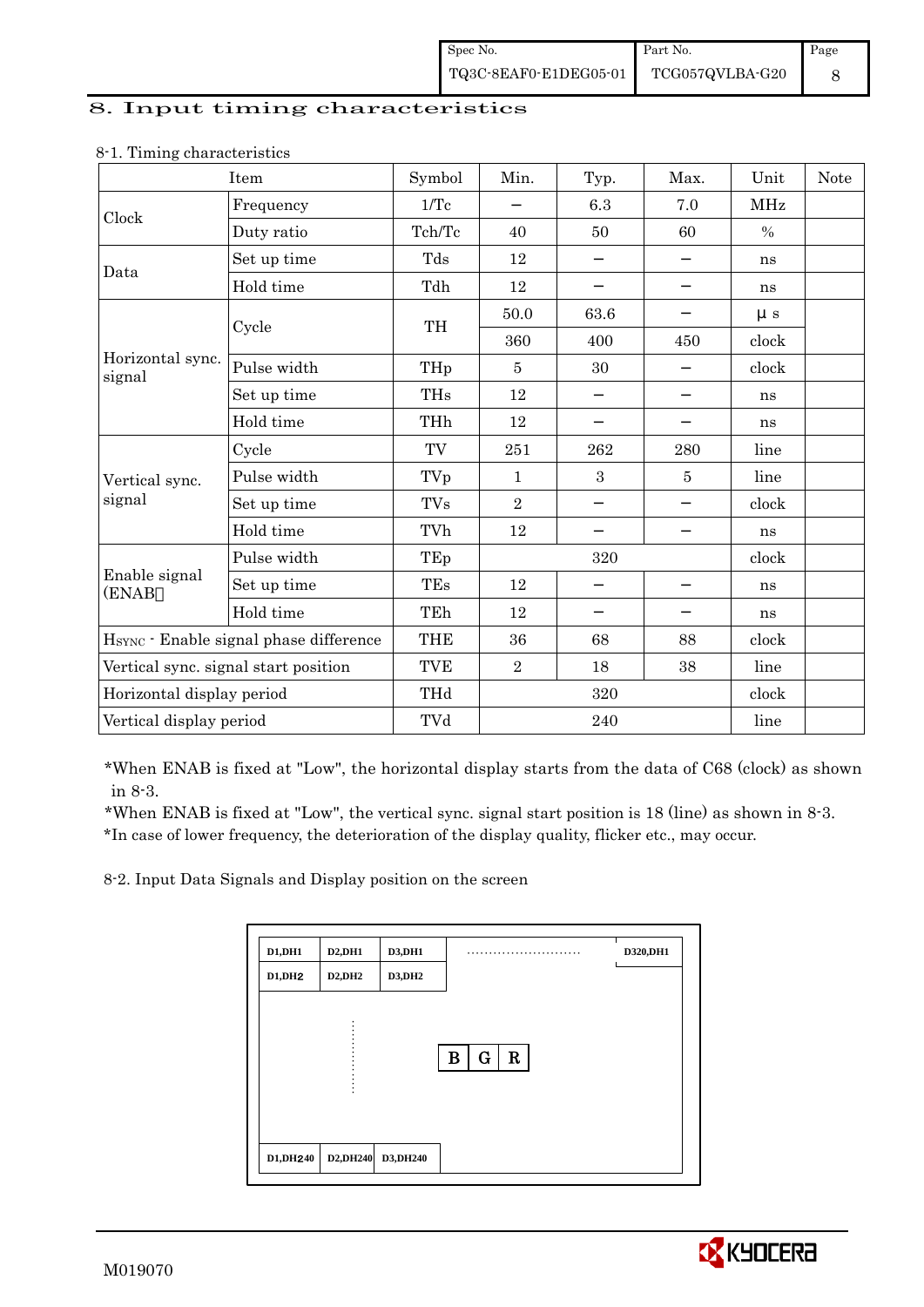

#### \*1 When ENAB is fixed at "Low", the horizontal display starts from the data of C68 (clock).

\*2 When ENAB is fixed at "Low", the vertical sync. signal start position is 18 (line).

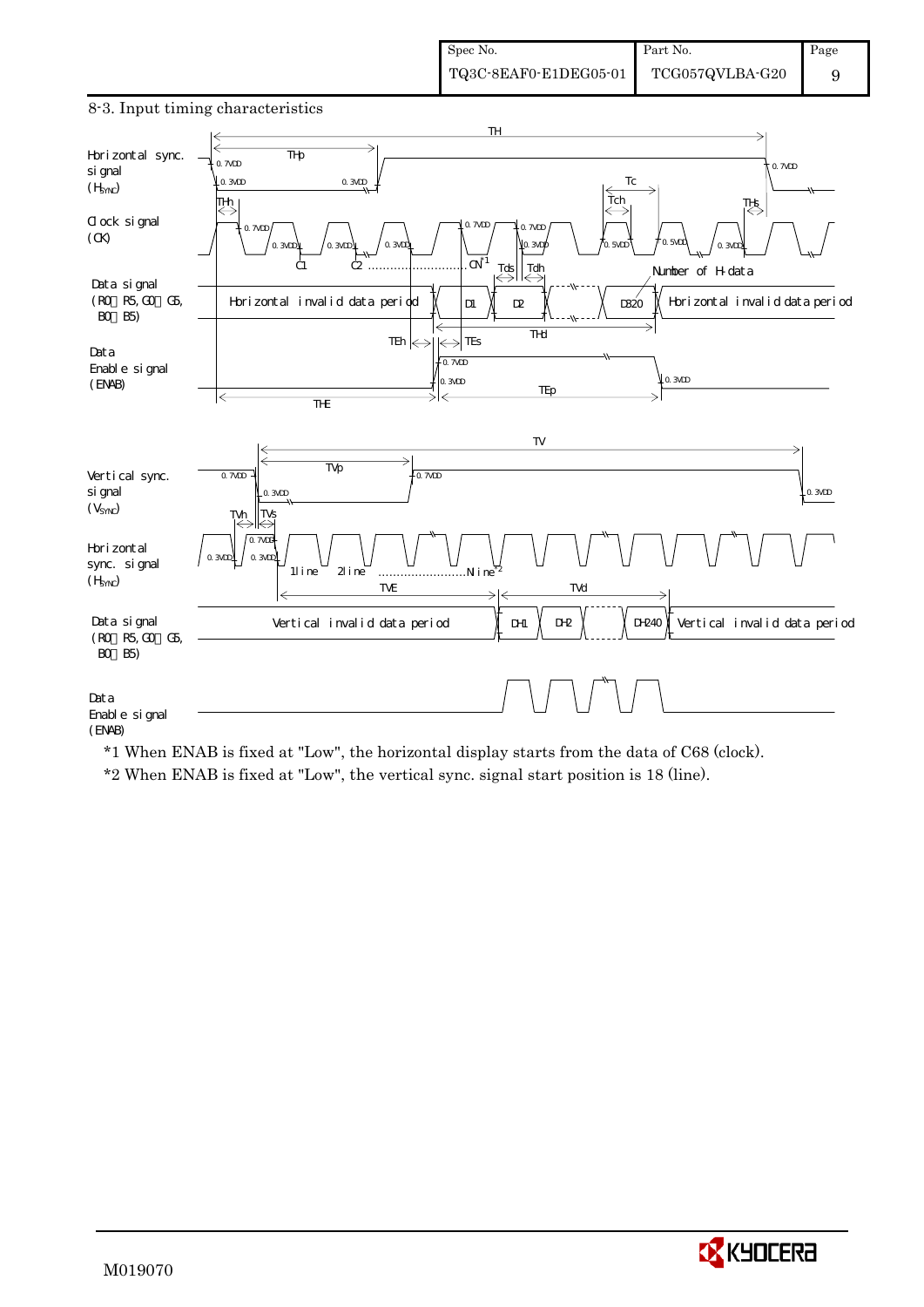Spec No. TQ3C-8EAF0-E1DEG05-01 Part No. TCG057QVLBA-G20 Page 10

Temp.=25

#### 9. Backlight characteristics

| Item                            | Symbol      | Min.                     | Typ.   | Max.           | Unit        | <b>Note</b>                 |
|---------------------------------|-------------|--------------------------|--------|----------------|-------------|-----------------------------|
| Supply voltage                  | $V_{IN}B$   | 3.0                      |        | 5.5            | V           | $70^{\circ}$ C<br>$Ta = 20$ |
| $ON-OFF(H)$                     | <b>BLEN</b> | $0.8V_{IN}B$             |        | $V_{IN}B$      | V           | $70^{\circ}$ C<br>$Ta = 20$ |
| ON-OFF (L)                      |             | $\overline{0}$           |        | $0.2V_{IN}B$   | V           | $Ta = -20$ 70 °C            |
| $*1, *2$                        |             | 14                       | 15     | 16             |             | $VBRT=0$<br>1.4V            |
| LED forward current             | ΙF          | 2.8                      | 3.0    | 3.2            | mA          | $VBRT = 2.8V$               |
|                                 |             | $\overline{\phantom{a}}$ | 440    | 570            | mA          | $V_{IN}B=3.3V$ , IF=15mA    |
| Supply current                  | $I_{IN}B$   |                          | 280    | 360            | mA          | $V_{IN}B=5.0V$ , IF=15mA    |
| $*3, *4$<br>Operating life time | T           |                          | 40,000 | $\blacksquare$ | $\mathbf h$ | IF= $15mA$ , Ta= $25$       |

\*1 For each "LED"

\*2 An input current below 5.0mA may reduce the brightness uniformity of the LED backlight. This is because the amount of light from each LED chip is different. Therefore, please evaluate carefully before finalizing the input current.

\*3 When brightness decrease 50% of initial brightness.

- \*4 Life time is estimated data. (Condition : IF=15mA, Ta=25 in chamber)
- \* When you start-up, please charge in sequence of  $V_{IN}B\rightarrow BLEN$ , or VBRT.
- When you shut-down, please stop in sequence of BLEN and/or VBRT- $>V_{\text{IN}}B$ .
- \* Please do not connect the other than our backlight to this output connector on the PCB.
- $*$  In case V<sub>DD</sub> and V<sub>IN</sub>B are supplied by a single power source, V<sub>DD</sub> & V<sub>IN</sub>B, and GND are connected directly and separately from the output on the power source. If the common wire are used for  $V_{DD}$  &  $V_{IN}B$ , and for GND, and are split near the PCB, and connect to each LCD driving circuit and backlight driving circuit, a flicker might be occurred due to a ripple between the both circuit.



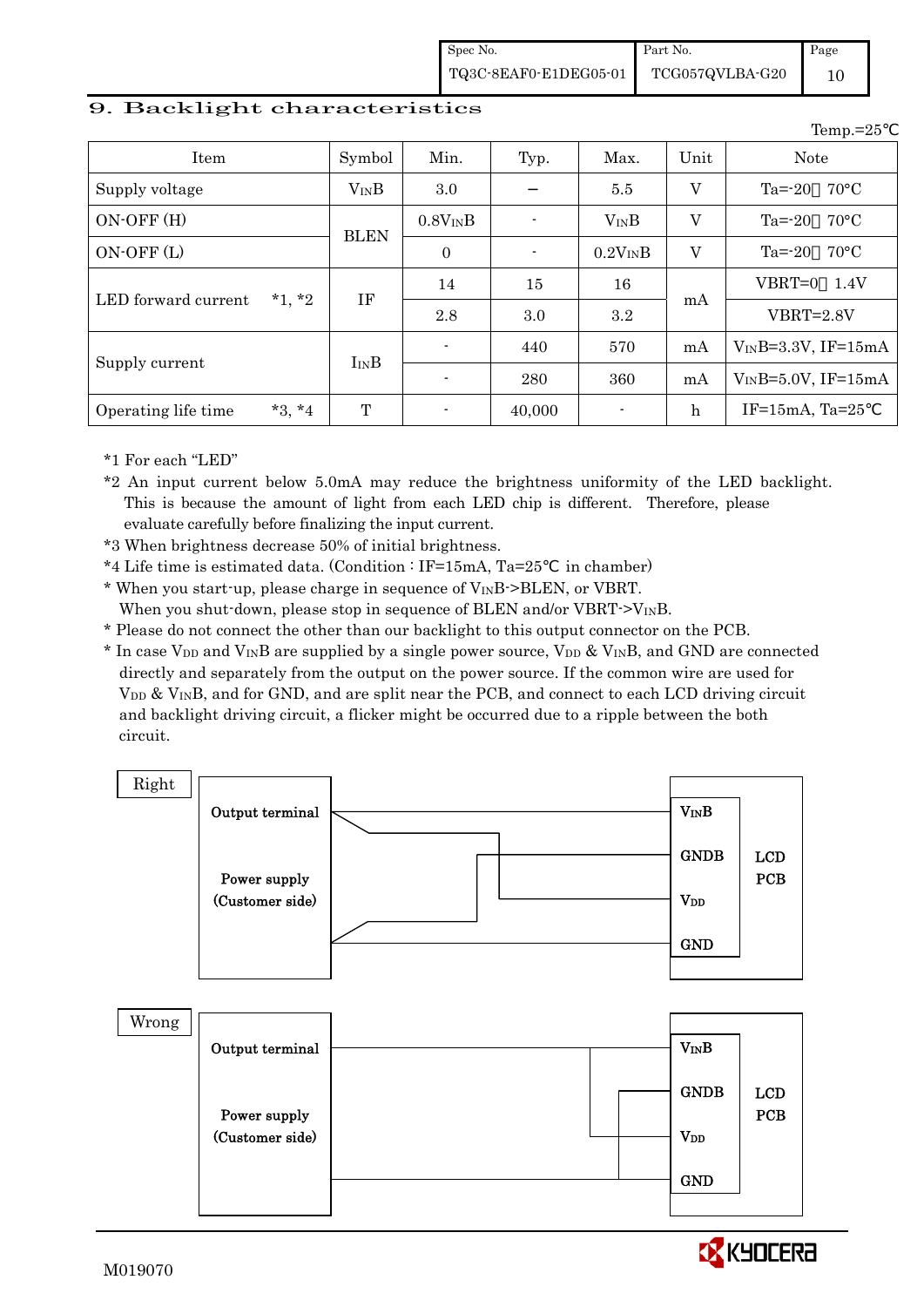# \* VBRT-IF characteristics



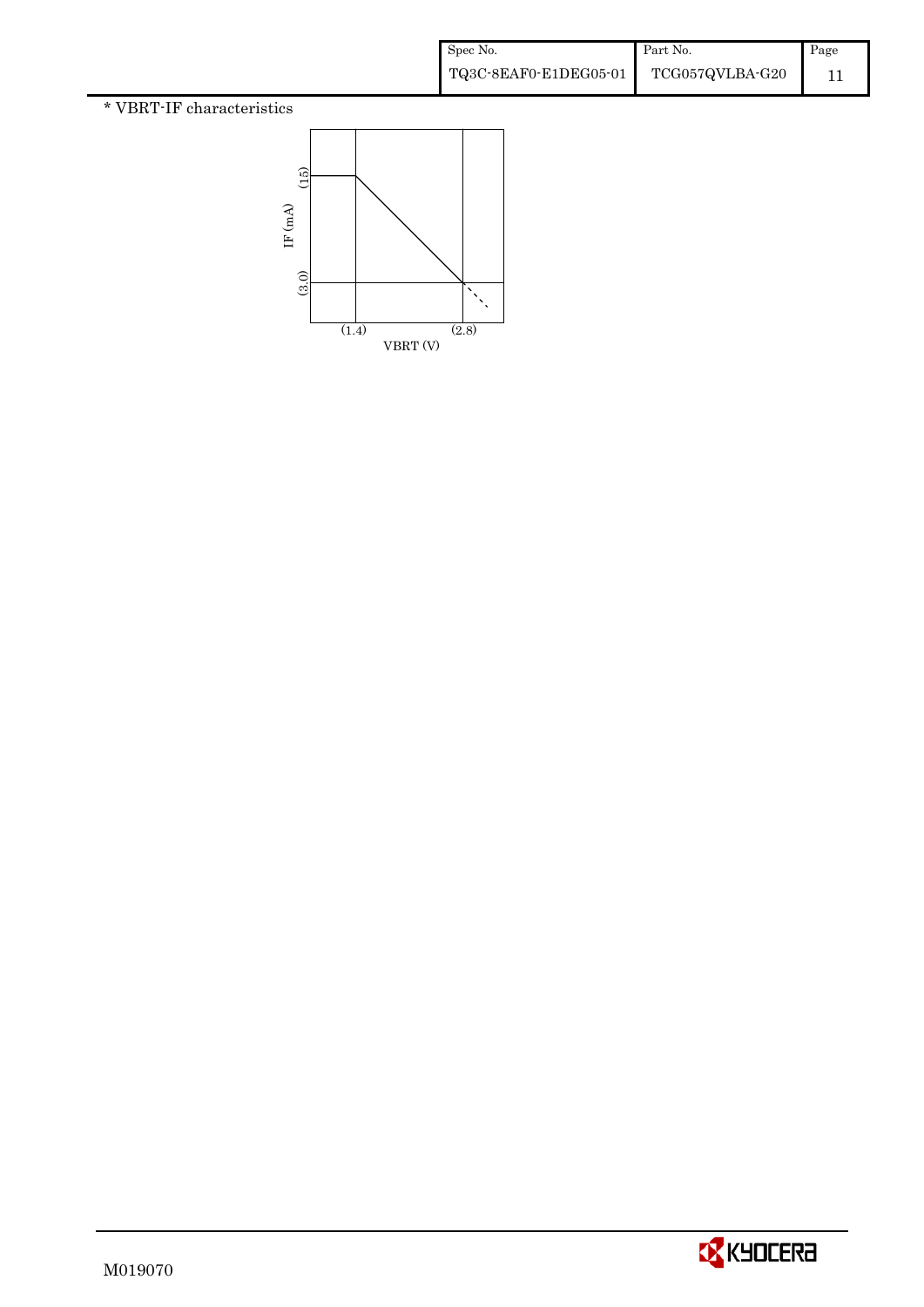## 10. Lot number identification

The lot number shall be indicated on the back of the backlight case of each LCD.

 $TCG057QVLBA-G20 - \Box\Box - \Box\Box$  MADE IN  $\Box\Box\Box\Box$ 

| $\downarrow \downarrow$ $\downarrow$ $\downarrow$ |  | $\downarrow$    |
|---------------------------------------------------|--|-----------------|
| $12 \quad 3 \quad 4$                              |  | $5\overline{5}$ |

- No1. No5. above indicate
	- 1. Year code
	- 2. Month code
	- 3. Date
	- 4. Version Number
	- 5. Country of origin (Japan or China)

| Year | 2010 | 2011 | 2012 | 2013 | 2014 | 2015 |
|------|------|------|------|------|------|------|
| Code |      |      | -    |      |      |      |

| Month | Jan. | Feb. | Mar. | Apr. | May | Jun. |
|-------|------|------|------|------|-----|------|
| Code  |      |      | ౿    |      |     |      |

| Month      | Jul. | Aug. | Sep. | $_{\rm Oct.}$ | Nov. | Dec. |
|------------|------|------|------|---------------|------|------|
| $\rm Code$ |      |      |      | ∡⊾            |      |      |

# 11. Warranty

#### 11-1. Incoming inspection

Please inspect the LCD within one month after your receipt.

#### 11-2. Production warranty

 Kyocera warrants its LCD's for a period of 12 months from the ship date. Kyocera shall, by mutual agreement, replace or re-work defective LCD's that are shown to be Kyocera's responsibility.

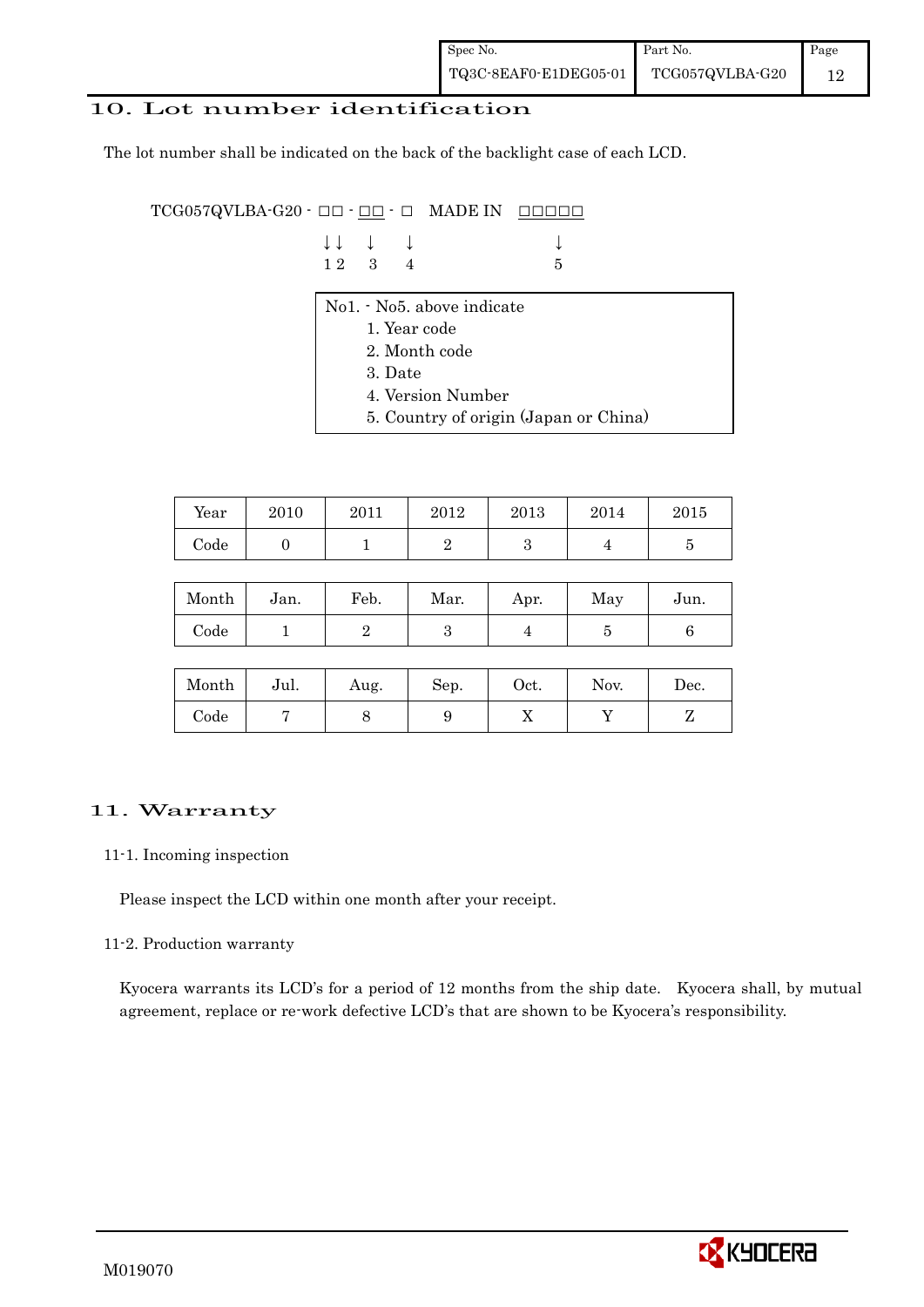### 12. Precautions for use

- 12-1. Installation of the LCD
	- 1) A transparent protection plate shall be added to protect the LCD and its polarizer.
	- 2) The LCD shall be installed so that there is no pressure on the LSI chips.
	- 3) The LCD shall be installed flat, without twisting or bending.
	- 4) A transparent protection sheet is attached to the polarizer. Please remove the protection film slowly before use, paying attention to static electricity.

#### 12-2. Static electricity

- 1) Since CMOS ICs are mounted directly onto the LCD glass, protection from static electricity is required.
- 2) Workers should use body grounding. Operator should wear ground straps.

12-3. LCD operation

- 1) The LCD shall be operated within the limits specified. Operation at values outside of these limits may shorten life, and/or harm display images.
- 12-4. Storage
	- 1) The LCD shall be stored within the temperature and humidity limits specified. Store in a dark area, and protect the LCD from direct sunlight or fluorescent light.
	- 2) Always store the LCD so that it is free from external pressure onto it.

12-5. Usage

- 1) DO NOT store in a high humidity environment for extended periods. Polarizer degradation bubbles, and/or peeling off of the polarizer may result.
- 2) The front polarizer is easily scratched or damaged. Prevent touching it with any hard material, and from being pushed or rubbed.
- 3) The LCD screen may be cleaned by wiping the screen surface with a soft cloth or cotton pad using a little Ethanol.
- 4) Water may cause damage or discoloration of the polarizer. Clean condensation or moisture from any source immediately.
- 5) Always keep the LCD free from condensation during testing. Condensation may permanently spot or stain the polarizer.
- 6) Do not disassemble LCD module because it will result in damage.
- 7) This Kyocera LCD module has been specifically designed for use in general electronic devices, but not for use in a special environment such as usage in an active gas. Hence, when the LCD is supposed to be used in a special environment, evaluate the LCD thoroughly beforehand and do not expose the LCD to chemicals such as an active gas.
- 8) Please do not use solid-base image pattern for long hours because a temporary afterimage may appear. We recommend using screen saver etc. in cases where a solid-base image pattern must be used.
- 9) Liquid crystal may leak when the module is broken. Be careful not to let the fluid go into your eyes and mouth. In the case the fluid touches your body; rinse it off right away with water and soap.

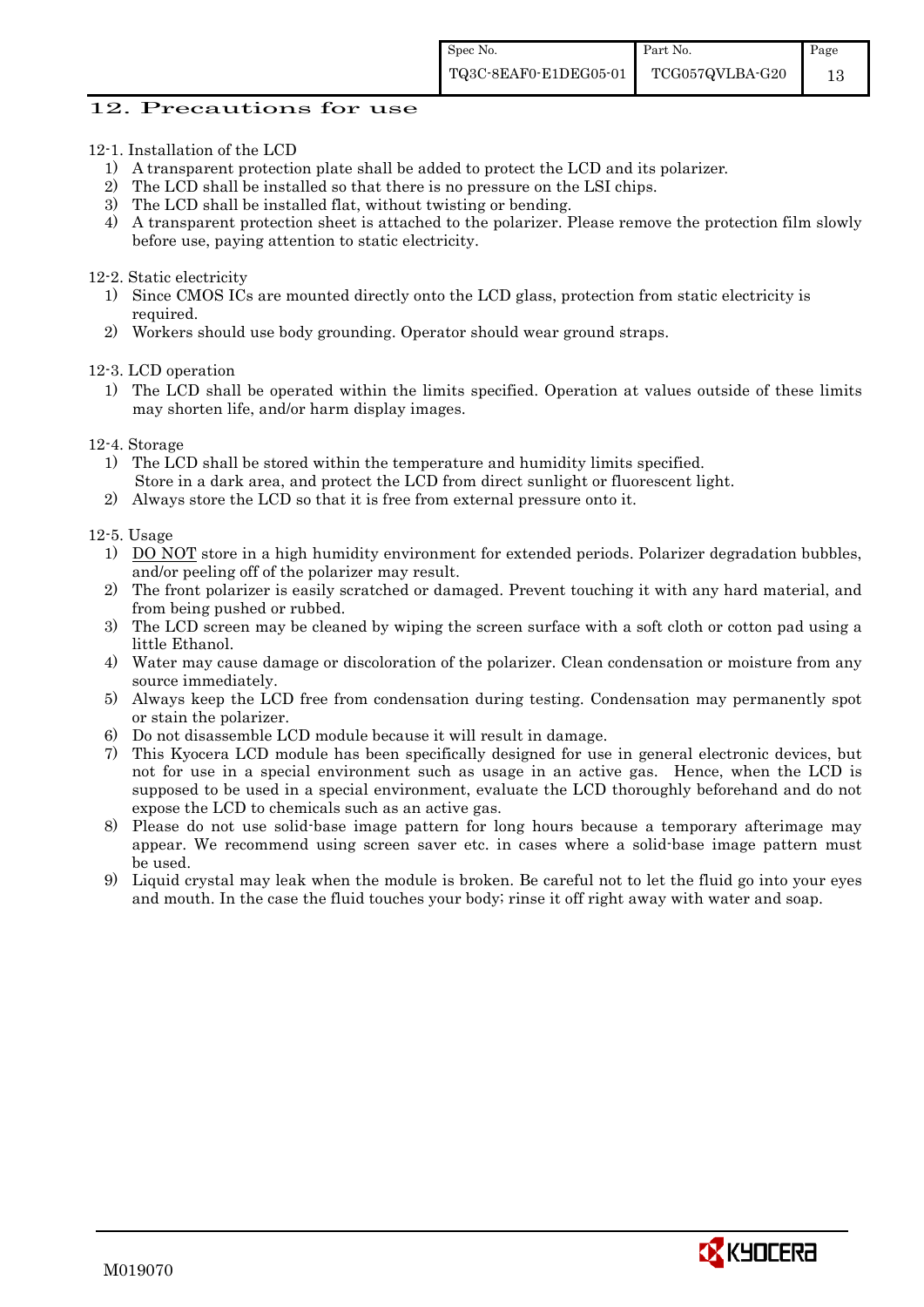## 13. Reliability test data

| Test item                            | Test condition                                                                                       | Test time        |                                                            | Judgement                                                                  |
|--------------------------------------|------------------------------------------------------------------------------------------------------|------------------|------------------------------------------------------------|----------------------------------------------------------------------------|
| High temp.<br>atmosphere             | $80^{\circ}$ C                                                                                       | 240h             | Display function<br>Display quality<br>Current consumption | $\therefore$ No defect<br>$\therefore$ No defect<br>: No defect            |
| Low temp.<br>atmosphere              | $-30^{\circ}$ C                                                                                      | 240h             | Display function<br>Display quality<br>Current consumption | : No defect<br>$\therefore$ No defect<br>$\therefore$ No defect            |
| High temp.<br>humidity<br>atmosphere | $40^{\circ}$ C 90% RH                                                                                | 240h             | Display function<br>Display quality<br>Current consumption | $\therefore$ No defect<br>$\therefore$ No defect<br>$\therefore$ No defect |
| Temp. cycle                          | 0.5 <sub>h</sub><br>$-30\degree C$<br>R.T.<br>0.5 <sub>h</sub><br>$80^{\circ}$ C<br>0.5 <sub>h</sub> | 10cycles         | Display function<br>Display quality<br>Current consumption | $\therefore$ No defect<br>$\therefore$ No defect<br>$\therefore$ No defect |
| High temp.<br>operation              | $70^{\circ}$ C                                                                                       | 500 <sub>h</sub> | Display function<br>Display quality<br>Current consumption | $\therefore$ No defect<br>: No defect<br>$\therefore$ No defect            |

\* Each test item uses a test LCD only once. The tested LCD is not used in any other tests.

\* The LCD is tested in circumstances in which there is no condensation.

\* The reliability test is not an out-going inspection.

 \* The result of the reliability test is for your reference purpose only. The reliability test is conducted only to examine the LCD's capability.

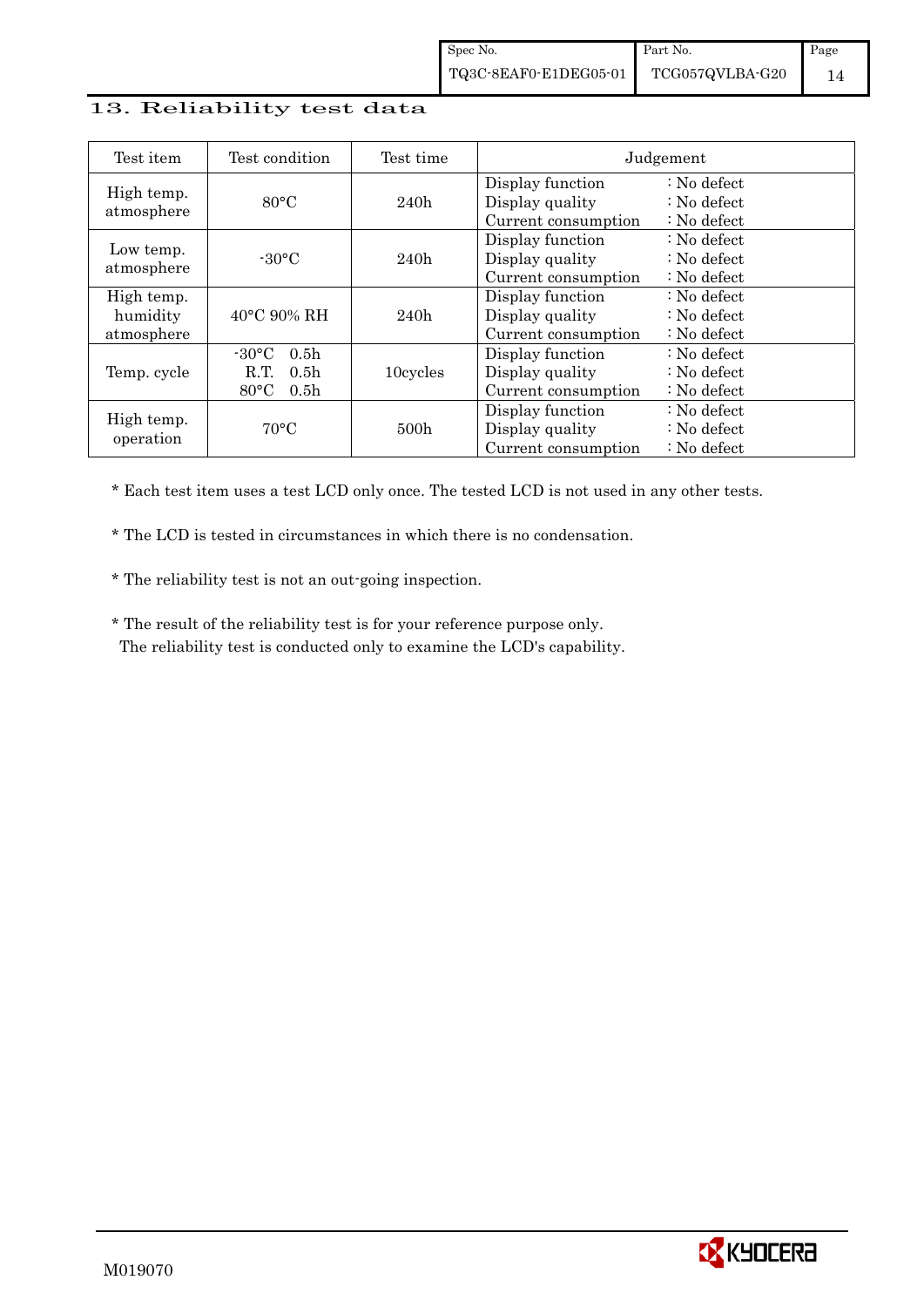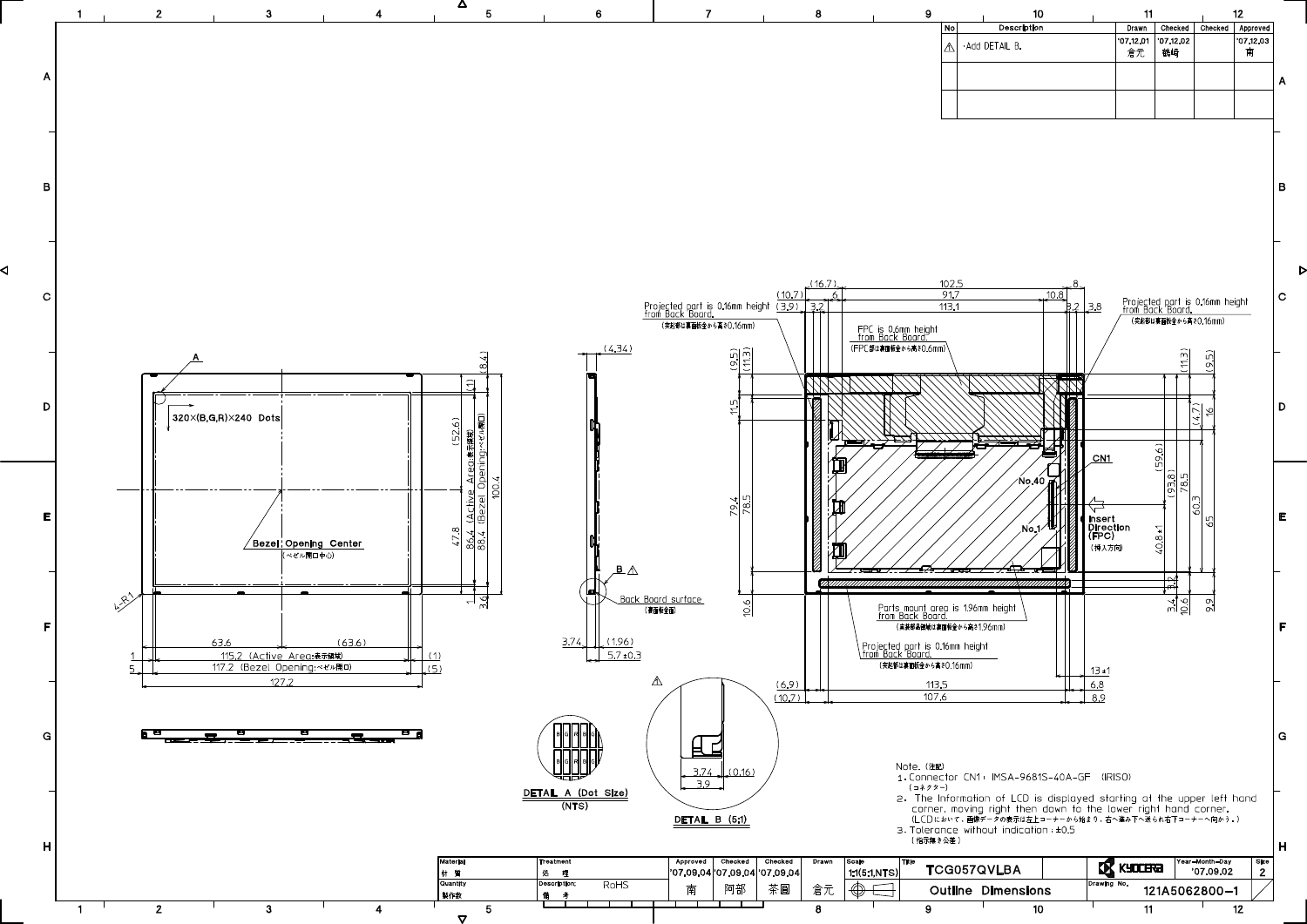

Þ

Δ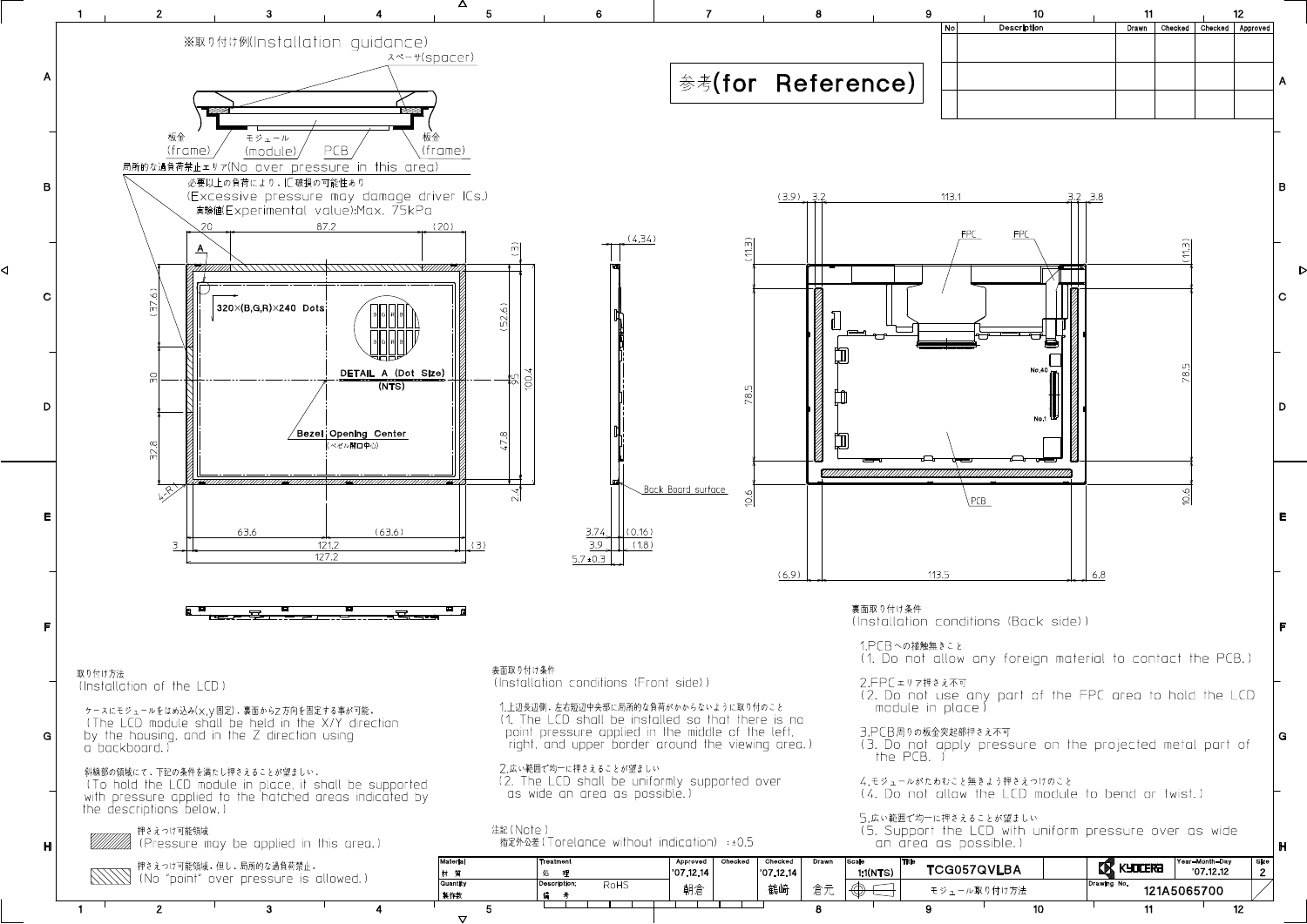| Spec No. | TQ3C-8EAF0-E2DEG05-00 |
|----------|-----------------------|
| Date.    | May 22, 2008          |

# KYOCERA INSPECTION STANDARD

# TYPE : TCG057QVLBA-G20

# KYOCERA CORPORATION KAGOSHIMA HAYATO PLANT LCD DIVISION

| Original     |                                 | Designed by $:$ Engineering dept. | Confirmed by : QA dept. |                                         |     |
|--------------|---------------------------------|-----------------------------------|-------------------------|-----------------------------------------|-----|
| Issue Date   | Checked<br>Prepared<br>Approved |                                   | $\rm Checked$           | Approved                                |     |
| May 22, 2008 | D.Ajisaka                       |                                   |                         | 20 Johnword (f. Matsumoro J. Sakaguchi) | ful |

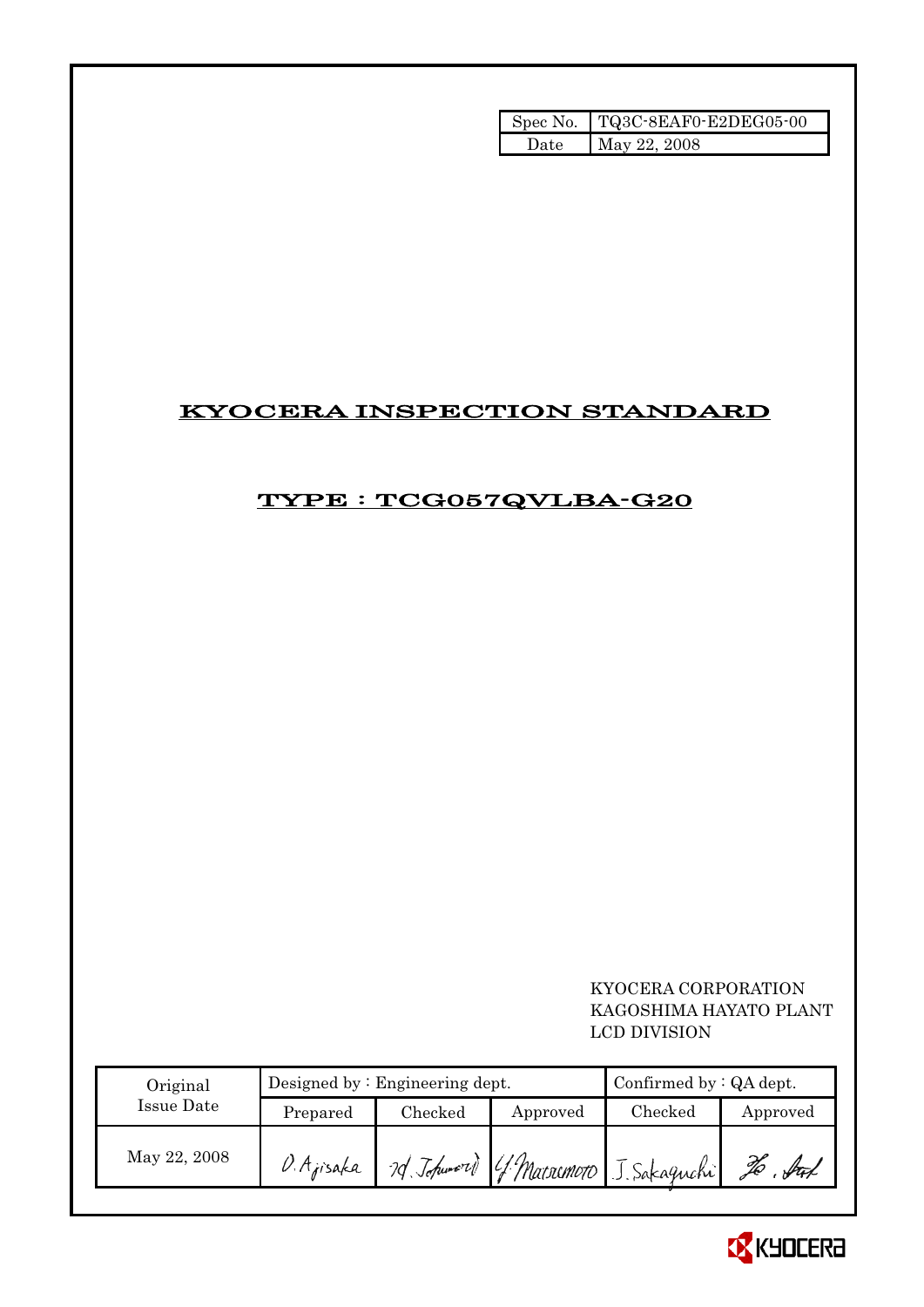| Spec No.              | <b>Part No.</b> | Page |
|-----------------------|-----------------|------|
| TQ3C-8EAF0-E2DEG05-00 | TCG057QVLBA-G20 |      |

|             |             |          |  | Revision record                 |                         |               |          |
|-------------|-------------|----------|--|---------------------------------|-------------------------|---------------|----------|
|             |             |          |  | Designed by : Engineering dept. | Confirmed by : QA dept. |               |          |
| $\rm{Date}$ |             | Prepared |  | Checked                         | ${\Large\bf Approved}$  | $\rm Checked$ | Approved |
|             |             |          |  |                                 |                         |               |          |
|             |             |          |  |                                 |                         |               |          |
| Rev.No.     | $\rm{Date}$ | Page     |  |                                 | Descriptions            |               |          |
|             |             |          |  |                                 |                         |               |          |
|             |             |          |  |                                 |                         |               |          |
|             |             |          |  |                                 |                         |               |          |
|             |             |          |  |                                 |                         |               |          |
|             |             |          |  |                                 |                         |               |          |
|             |             |          |  |                                 |                         |               |          |
|             |             |          |  |                                 |                         |               |          |
|             |             |          |  |                                 |                         |               |          |
|             |             |          |  |                                 |                         |               |          |
|             |             |          |  |                                 |                         |               |          |
|             |             |          |  |                                 |                         |               |          |
|             |             |          |  |                                 |                         |               |          |
|             |             |          |  |                                 |                         |               |          |
|             |             |          |  |                                 |                         |               |          |
|             |             |          |  |                                 |                         |               |          |
|             |             |          |  |                                 |                         |               |          |
|             |             |          |  |                                 |                         |               |          |
|             |             |          |  |                                 |                         |               |          |
|             |             |          |  |                                 |                         |               |          |
|             |             |          |  |                                 |                         |               |          |
|             |             |          |  |                                 |                         |               |          |
|             |             |          |  |                                 |                         |               |          |
|             |             |          |  |                                 |                         |               |          |
|             |             |          |  |                                 |                         |               |          |
|             |             |          |  |                                 |                         |               |          |
|             |             |          |  |                                 |                         |               |          |
|             |             |          |  |                                 |                         |               |          |
|             |             |          |  |                                 |                         |               |          |
|             |             |          |  |                                 |                         |               |          |
|             |             |          |  |                                 |                         |               |          |
|             |             |          |  |                                 |                         |               |          |
|             |             |          |  |                                 |                         |               |          |
|             |             |          |  |                                 |                         |               |          |
|             |             |          |  |                                 |                         |               |          |
|             |             |          |  |                                 |                         |               |          |
|             |             |          |  |                                 |                         |               |          |

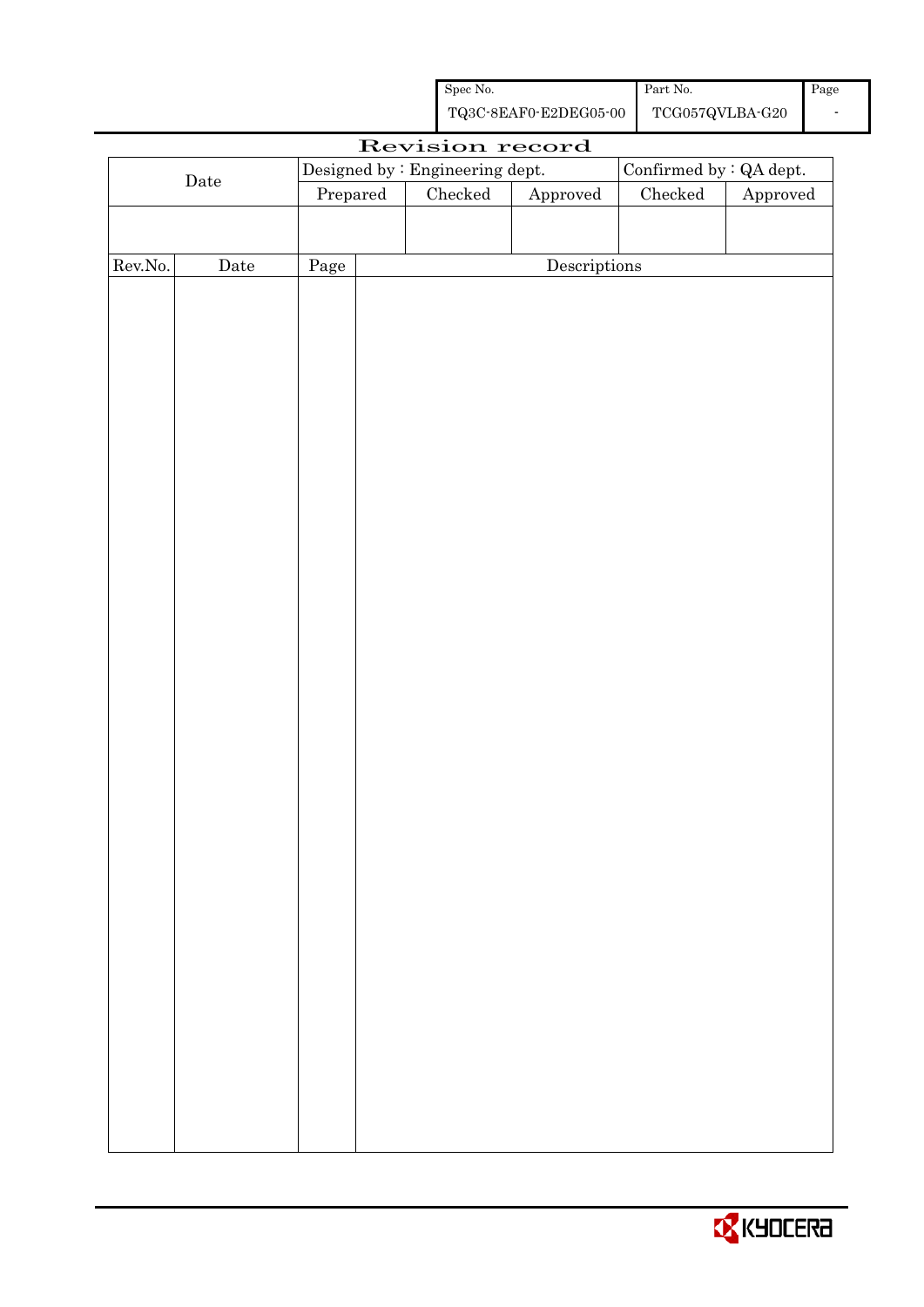|                          | Visuals specification |
|--------------------------|-----------------------|
|                          |                       |
| $1)$ $N_{\alpha+\alpha}$ |                       |

| 1) Note         |                                                                               |                                                                                        |                                                           |  |  |  |  |
|-----------------|-------------------------------------------------------------------------------|----------------------------------------------------------------------------------------|-----------------------------------------------------------|--|--|--|--|
|                 | Note                                                                          |                                                                                        |                                                           |  |  |  |  |
| General         | 1.                                                                            | Customer identified anomalies not defined within this inspection standard shall be     |                                                           |  |  |  |  |
|                 | reviewed by Kyocera, and an additional standard shall be determined by mutual |                                                                                        |                                                           |  |  |  |  |
|                 |                                                                               | consent.                                                                               |                                                           |  |  |  |  |
|                 | 2.                                                                            | This inspection standard about the image quality shall be applied to any defect within |                                                           |  |  |  |  |
|                 |                                                                               | the active area and shall not be applicable to outside of the area.                    |                                                           |  |  |  |  |
|                 |                                                                               |                                                                                        |                                                           |  |  |  |  |
|                 | 3.                                                                            | Inspection conditions                                                                  |                                                           |  |  |  |  |
|                 | Luminance                                                                     |                                                                                        | $\div 500$ Lux min.                                       |  |  |  |  |
|                 |                                                                               | Inspection distance                                                                    | : 300 mm.                                                 |  |  |  |  |
|                 | Temperature                                                                   |                                                                                        | $: 25 + 5$                                                |  |  |  |  |
|                 | Direction                                                                     |                                                                                        | : Directly above                                          |  |  |  |  |
| Definition of   | Dot defect                                                                    | Bright dot defect                                                                      | The dot is constantly "on" when power applied to the      |  |  |  |  |
| inspection item |                                                                               |                                                                                        | LCD, even when all "Black" data sent to the screen.       |  |  |  |  |
|                 |                                                                               |                                                                                        | Inspection tool: 5% Transparency neutral density filter.  |  |  |  |  |
|                 |                                                                               |                                                                                        | Count dot: If the dot is visible through the filter.      |  |  |  |  |
|                 |                                                                               |                                                                                        | Don't count dot: If the dot is not visible through the    |  |  |  |  |
|                 |                                                                               |                                                                                        | filter.                                                   |  |  |  |  |
|                 |                                                                               |                                                                                        | <b>GBRGB</b><br><b>GBR</b>                                |  |  |  |  |
|                 |                                                                               |                                                                                        | $R$ $G$ $B$ $R$ $G$ $B$ $R$ $G$ $B$<br>dot defect         |  |  |  |  |
|                 |                                                                               |                                                                                        | $RG$ B $RG$ B $RG$ B                                      |  |  |  |  |
|                 |                                                                               | Black dot defect                                                                       | The dot is constantly "off" when power applied to the     |  |  |  |  |
|                 |                                                                               |                                                                                        | LCD, even when all "White" data sent to the screen.       |  |  |  |  |
|                 |                                                                               | Adjacent dot                                                                           | Adjacent dot defect is defined as two or more bright dot  |  |  |  |  |
|                 |                                                                               |                                                                                        | defects or black dot defects.                             |  |  |  |  |
|                 |                                                                               |                                                                                        |                                                           |  |  |  |  |
|                 |                                                                               |                                                                                        | RGBRGBRGB                                                 |  |  |  |  |
|                 |                                                                               |                                                                                        | RGBRGBRGB<br>dot defect                                   |  |  |  |  |
|                 |                                                                               |                                                                                        | RGBRGBRGB                                                 |  |  |  |  |
|                 | External                                                                      | Bubble, Scratch,                                                                       | Visible operating (all pixels "Black" or "White") and non |  |  |  |  |
|                 | inspection                                                                    | Foreign particle                                                                       | operating.                                                |  |  |  |  |
|                 |                                                                               | (Polarizer, Cell,                                                                      |                                                           |  |  |  |  |
|                 |                                                                               | Backlight)                                                                             |                                                           |  |  |  |  |
|                 |                                                                               | Appearance                                                                             | Does not satisfy the value at the spec.                   |  |  |  |  |
|                 |                                                                               | inspection                                                                             |                                                           |  |  |  |  |
|                 | Others                                                                        | LED wire                                                                               | Damaged to the LED wires, connector, pin, functional      |  |  |  |  |
|                 |                                                                               |                                                                                        | failure or appearance failure.                            |  |  |  |  |
|                 | Definition                                                                    | Definition of circle size                                                              | Definition of linear size                                 |  |  |  |  |
|                 | of size                                                                       |                                                                                        |                                                           |  |  |  |  |
|                 |                                                                               |                                                                                        |                                                           |  |  |  |  |
|                 |                                                                               |                                                                                        |                                                           |  |  |  |  |
|                 |                                                                               |                                                                                        |                                                           |  |  |  |  |
|                 |                                                                               | а                                                                                      |                                                           |  |  |  |  |
|                 |                                                                               |                                                                                        | )/2                                                       |  |  |  |  |
|                 |                                                                               |                                                                                        |                                                           |  |  |  |  |